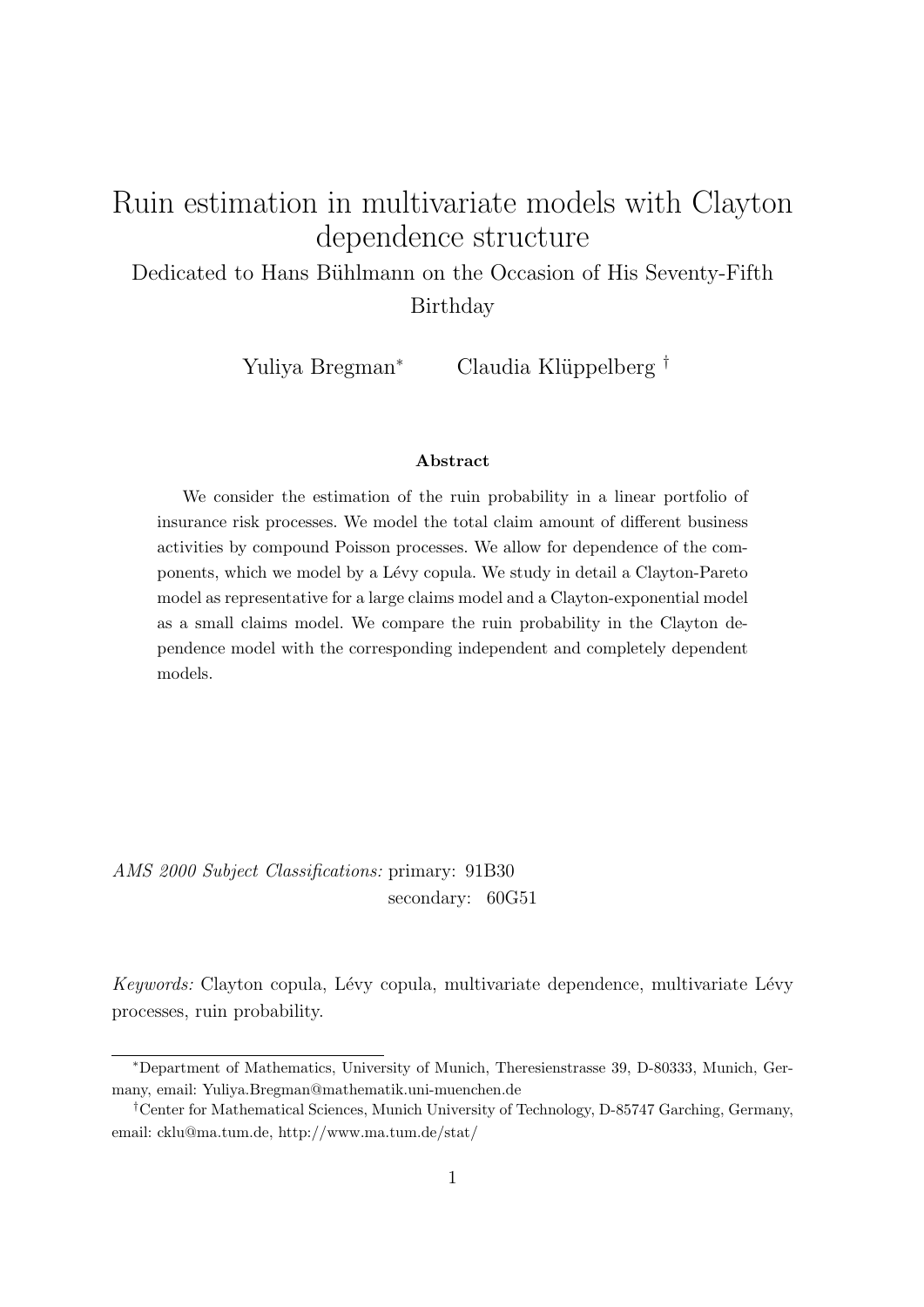### 1 Introduction

Risk modelling in insurance by means of estimating the ruin probability for a single compound Poisson processes has a long tradition. In this paper we consider not only one single risk process but a portfolio of risk processes, whose sum describes the risk of an insurance company. In most realistic situations these risk processes would be dependent, and it is to be expected that the dependence structure influences the ruin probability, i.e. the risk of the portfolio.

The core problem here is the dynamic multivariate modeling. We model the net risk portfolio of an insurance company as a multivariate Lévy process  $R = (R_t^1, R_t^2, \ldots, R_t^d)_{t \geq 0}$ . This means that  $R$  has stationary and independent increments and we assume that its sample paths are cadlag (right continuous with left limits). The corresponding net risk reserve of the insurance company is given by the stochastic process  $R^+ = (R_t^+)_{t \geq 0}$ , where

$$
R_t^+ := R_t^1 + R_t^2 + \dots + R_t^d, \quad t \ge 0.
$$

We can think of each component as a risk process  $R_t^i = x_i + c_i t - C_t^i$ ,  $t \ge 0$ , for initial risk reserves  $x_i \geq 0$  and premium rates  $c_i > 0$  for all  $i = 1, \ldots, d$ . Then

$$
R_t^+ = x + ct - C_t^+, \quad t \ge 0,
$$
\n(1.1)

for  $x = \sum_{i=1}^d x_i$ ,  $c = \sum_{i=1}^d c_i$  and  $C_t^+ = \sum_{i=1}^d C_t^i$  describes the total risk reserve of the company at time  $t > 0$ . Note that  $R^+$  is again a Lévy process as summation of the components over disjoint increments remain independent and also stationarity of increments of the sum is inherited from the components. As summation is continuous, also the cadlag property prevails.

In this model we consider the *ruin probability* as risk measure. For the initial risk reserve  $x \geq 0$  the ruin probability is defined as

$$
\Psi(x) := P(R_t^+ < 0 \quad \text{for some } t \ge 0).
$$

It is to be expected that the dependence structure of the components will have an effect on the ruin probability. The question is how to model the dependence structure between the risk processes. A unifying approach for dependence modelling is the notion of a copula, which has become popular; see e.g. Joe  $[7]$ . Since the law of a Lévy process is completely determined by its distribution at time  $t$ , the dependence structure of the components of a L´evy process could in principle be parameterized by a distributional copula  $C_t$  of the d.f. of its components at some fixed time t. However, this parametrization is not convenient as  $C_t$  depends on t. Moreover, given the copula  $C_t$  at time t it is not clear, how the copula  $C_s$  at some other time s looks like. Infinite divisibility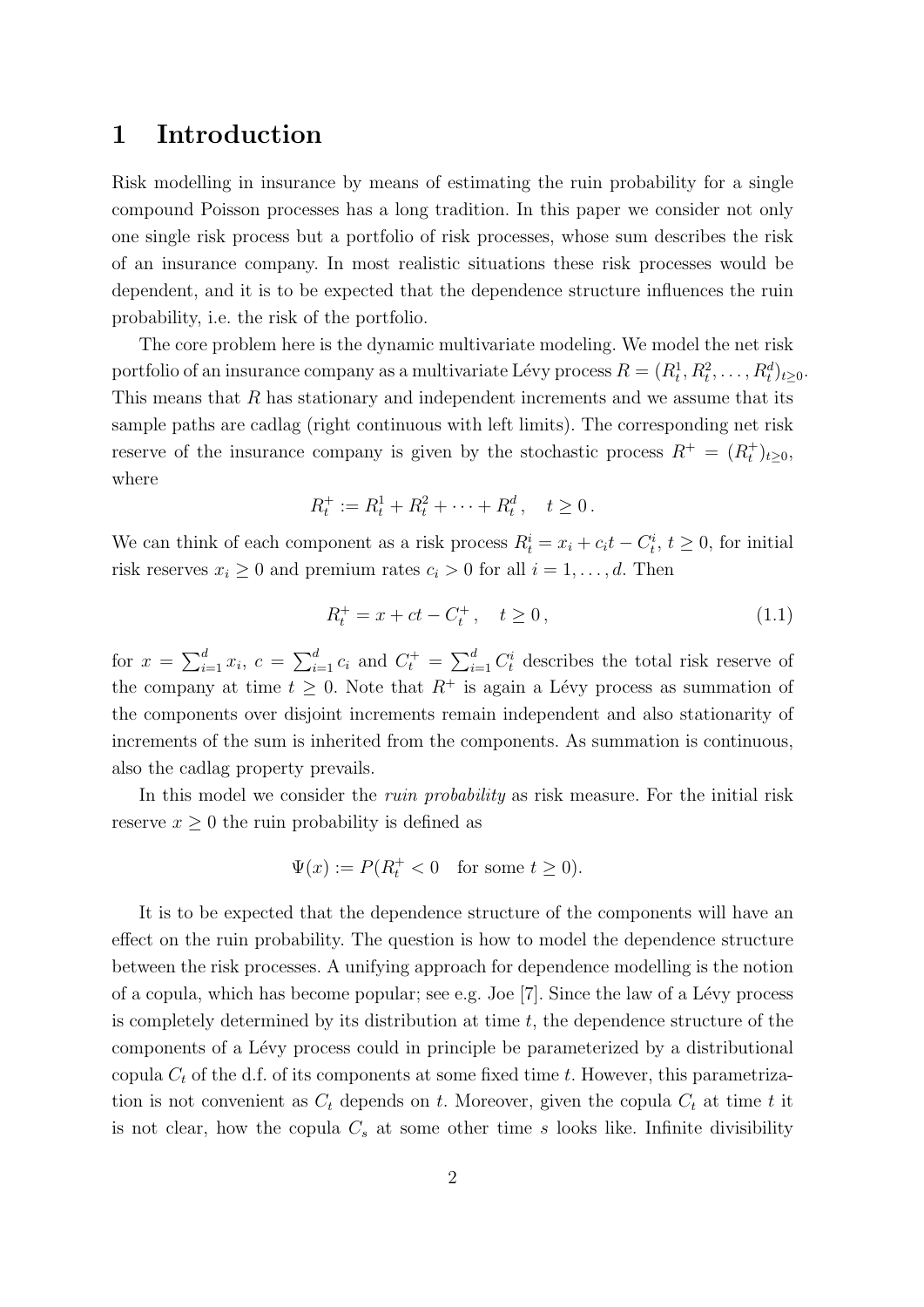is a property of the law of any Lévy process at any time. It is not clear, what copulae correspond to infinite divisible laws. Moreover, copulae are invariant under strictly increasing transformations, however, infinite divisibility is not; see Tankov [9], Example 3.1. From these considerations one can conclude that distributional copulae may not be an appropriate concept to model the dependence structure in a multivariate Lévy process.

The properties of the Lévy process suggest another related approach. From independence and stationarity of the increments follows that the law of the Lévy process  $X = (X_t)_{t\geq 0}$  is for any fixed t infinitely divisible and can be represented by the Lévy-Khintchine formula

$$
E(e^{i(z,X_t)}) = \exp \left\{ t \left( i \left( a, z \right) - \frac{1}{2} (z, Qz) - \int_{\mathbb{R}^d} (e^{i(z,x)} - 1 - i(z,x) I_{\{|x| \ge 1\}}) \Pi(dx) \right) \right\}
$$

for all  $z \in \mathbb{R}^d$ , where  $a \in \mathbb{R}^d$ , Q is a positive definite  $(d \times d)$  – matrix and  $\Pi$  is a positive measure on  $\mathbb{R}^d \setminus \{0\}$  satisfying  $\int_{\mathbb{R}^d} (1 \wedge |x|^2) \Pi(dx) < \infty$ , called the Lévy measure of X. The triplet  $(a, Q, \Pi)$  is called the *characteristic triplet* of the Lévy process X. The dependence structure between the components of  $X$  is given by the matrix  $Q$  for the Gaussian part and by the Lévy measure  $\Pi$  for the jump part.

Whereas the dependence structure in the Gaussian part is well-understood, the dependence in the Lévy measure is much less obvious. However, as the Lévy measure is independent of t it suggests itself for modelling the dependence in the jump part. In this paper we shall introduce parametric models for the Lévy measure and study their impact on the ruin probability of the risk process R.

As suggested in Tankov [9] we use Lévy copulae for the modelling of dependence for a multivariate risk process. Since we are going to use Lévy copulae for modelling of subordinator dependency, we prefer the notion "subordinator copulae" (S-copulae) in order to emphasize that we consider only subordinators.

Our paper is organised as follows. In Section 2 we define a subordinator copula and present some properties and examples. We define the ruin probability and summarize asymptotic results in the realm of heavy- and light-tailed claim size distributions. As the tail integral is the main ingredient for estimating the ruin probability we present its represention for bivariate subordinators. Section 3 is dedicated to the Clayton risk process, the sum of two dependent compound Poisson processes, whose L´evy measures are dependent with a Clayton dependence structure. We identify the sum of two such dependent compound Poisson processes as a compound Poisson process with new Poisson intensity and claim size distribution. This allows us to estimate the ruin probability for certain Pareto and exponential models.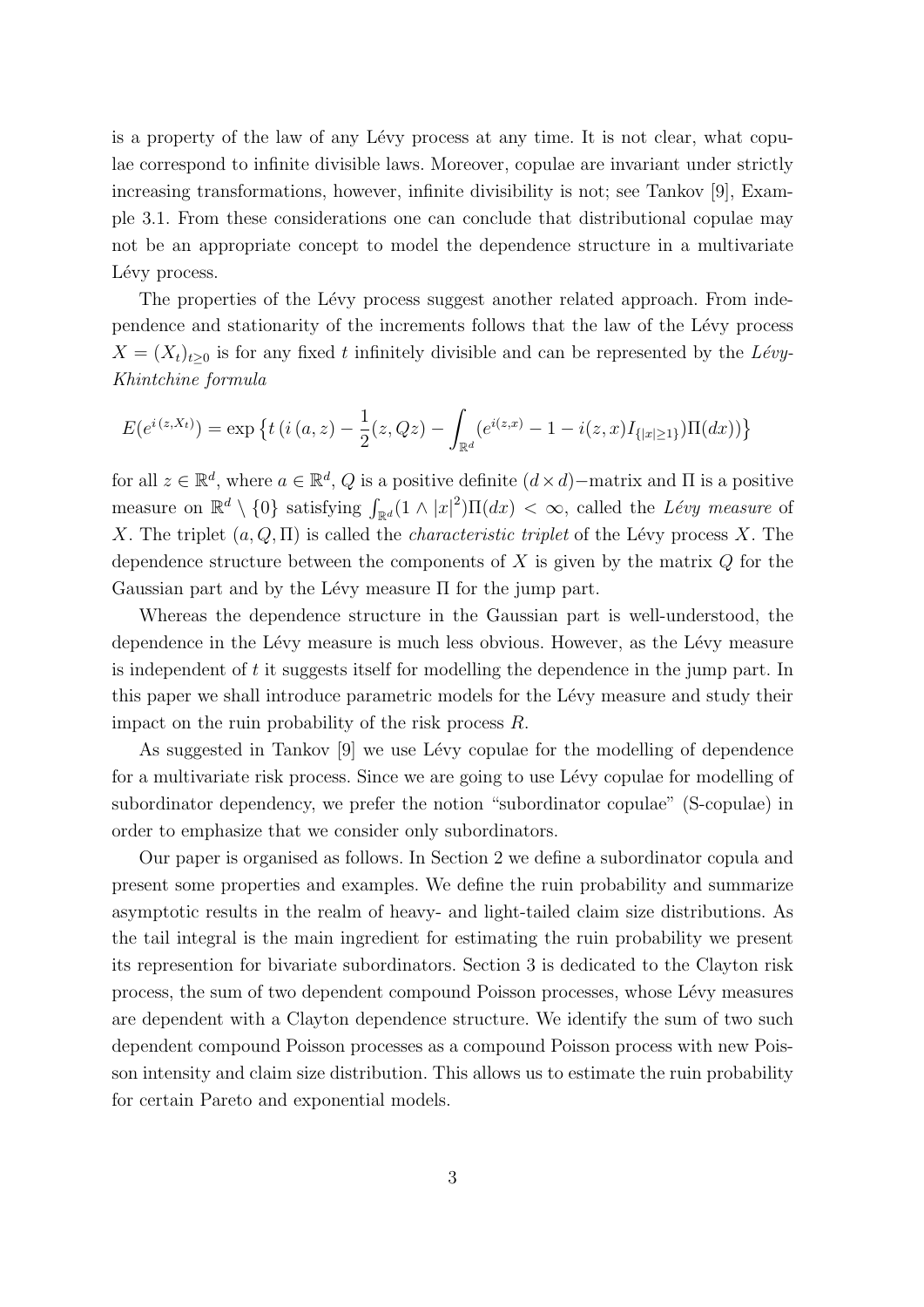### 2 Preliminaries

#### 2.1 Subordinator copulae

A distributional copula in  $\mathbb{R}^d$  is a d-dimensional distribution function (d.f.) with uniform marginals. For an arbitrary d-dimensional d.f. Sklar's theorem provides the theoretical basis for modelling.

**Theorem 2.1.** [Sklar's Theorem] Let F be a d.f. on  $\mathbb{R}^d$  with marginals  $F_1, \ldots, F_d$ . Then there exists a copula  $C : [0,1]^d \to [0,1]$  such that for all  $x_1, \ldots, x_d \in \overline{\mathbb{R}} = [-\infty, \infty]$ 

$$
F(x_1, \ldots, x_d) = C(F_1(x_1), \ldots, F_d(x_d)).
$$
\n(2.1)

If the marginals are continuous, then C is unique. Otherwise it is unique on  $\text{Ran}F_1 \times$  $\cdots \times \mathrm{Ran}F_d$ . Conversely, if C is a copula and  $F_1, \ldots, F_d$  are d.f.s, then (2.1) defines a joint d.f. with marginals  $F_1, \ldots, F_d$ .

Lévy measures are in general unbounded on  $\mathbb{R}^d$  and may have a non-integrable singularity at 0. This causes problems for the copula idea. Insurance risk processes, however, are usually modelled by spectrally positive Lévy processes having only positive jumps. This corresponds to a Lévy measure concentrated on the positive quadrant  $[0, \infty)^d$ . Subordinators are prominent examples of such processes as they have only increasing sample paths, implying also that they are a.s. of bounded variation on every compact time interval. For instance, compound Poisson processes are subordinators with finite Lévy measures.

The Lévy-Khintchine formula for subordinators simplifies to

$$
E(\exp\{i(z, X_t)\}) = \exp\{t \int_{(0,\infty)^d} (e^{i(z,x)} - 1)\Pi(dx)\}, \quad z \in \mathbb{R}^d.
$$

For subordinators Lévy measures play essentially the same role as probability measures for random variables. Still the problem with the singularity at 0 prevails. To circumvent this problem we follow Tankov [9] and define a copula for the tail integral.

**Definition 2.2.** [Tail integral] Let X be a spectrally positive Lévy process in  $\mathbb{R}^d$  with Lévy measure  $\Pi$ . Its tail integral is the function  $\overline{\Pi}$  :  $[0,\infty]^d \to [0,\infty]$  satisfying for  $x = (x_1, \ldots, x_d),$ 

$$
(1) \ \overline{\Pi}(x) = \begin{cases} \Pi([x_1, \infty) \times \cdots \times [x_d, \infty)) & \text{for } x \in [0, \infty)^d \setminus \{0\}, \\ \infty & \text{for } x = 0; \end{cases}
$$

(2)  $\overline{\Pi}$  is equal to 0, if one of its arguments is  $\infty$ ;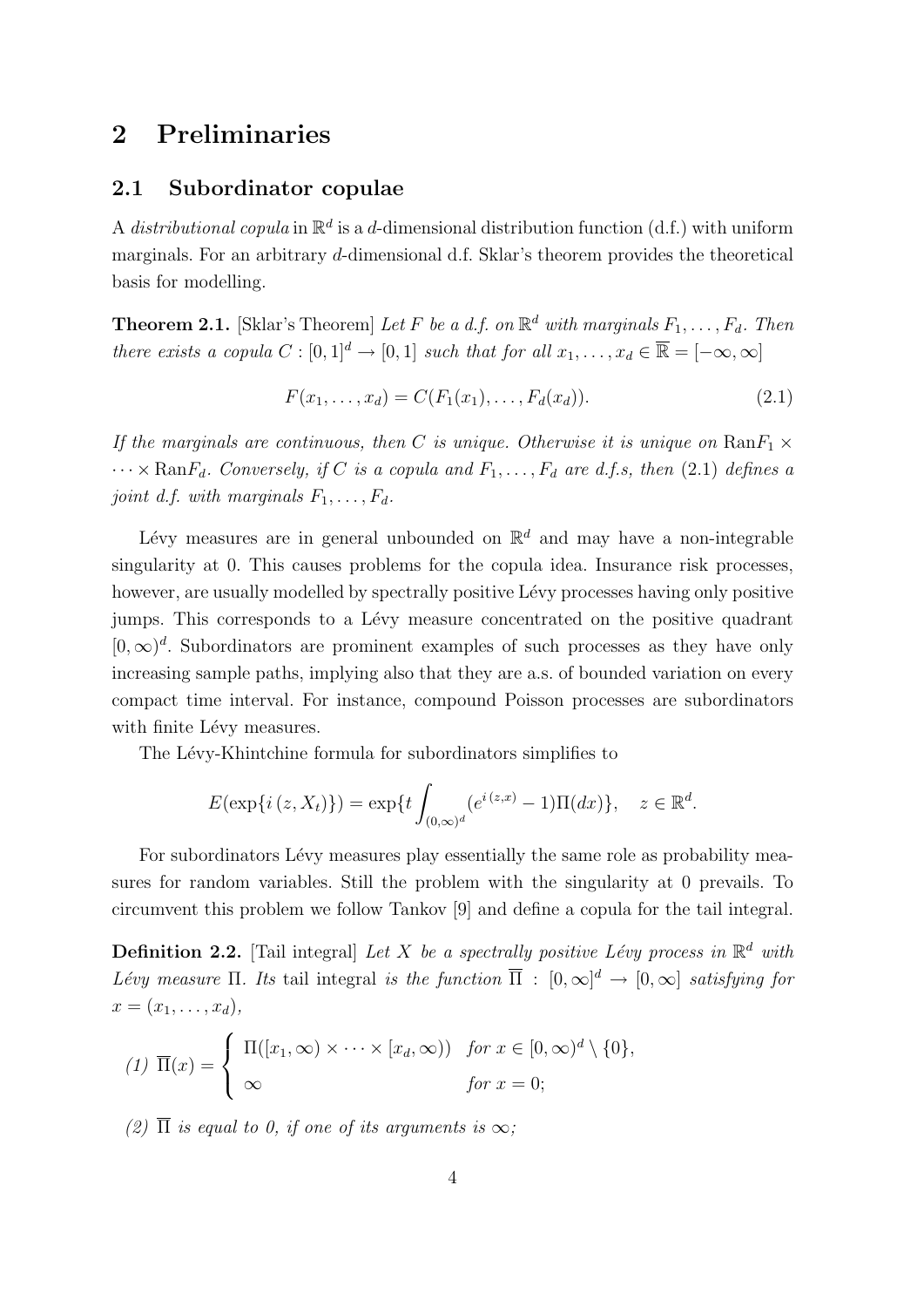(3)  $\overline{\Pi}(0,\ldots,x_i,0,\ldots,0) = \overline{\Pi}_i(x_i)$  for  $(x_1,\ldots,x_d) \in \mathbb{R}_+^d$ , where  $\overline{\Pi}_i(x_i) = \Pi([x_i,\infty))$ is the tail integral of component i.

Definition 2.3. [Subordinator copula/S-copula] A d-dimensional S-copula is a measure defining function  $S : [0, \infty]^d \to [0, \infty]$  with marginals, which are the identity functions on  $[0, \infty]$ .

**Proposition 2.4.** Let  $S : [0, \infty]^d \to [0, \infty]$  be a *S*-copula with domain  $D_1 \times \cdots \times D_d$ and denote  $\ell_i = \min D_i$ ,  $u_i = \max D_i$  for  $i = 1, \ldots, d$ . Then

- (1)  $S(y_1, \ldots, y_d)$  is increasing in each component.
- (2)  $S(y_1, \ldots, y_{i-1}, \ell_i, y_{i+1}, \ldots, y_d) = 0$  for all  $i \in \{1, \ldots, d\}, y_i \in D_i$ .
- (3)  $S(u_1, \ldots, u_{i-1}, y_i, u_{i+1}, \ldots, u_d) = y_i$  for all  $i \in \{1, \ldots, d\}, y_i \in D_i$ .
- (4) For all  $(a_1, \ldots, a_d)$ ,  $(b_1, \ldots, b_d) \in D_1 \times \cdots \times D_d$  with  $a_i \leq b_i$  we have

$$
\sum_{i_1=1}^2 \cdots \sum_{i_d=1}^2 (-1)^{i_1+\cdots+i_d} S(y_{1i_1}, \ldots, y_{di_d}) \ge 0
$$

where  $y_{j1} = a_j$  and  $y_{j2} = b_j$  for all  $j \in \{1, ..., d\}$ .

The following is Sklar's theorem for S-copulae. For a proof we refer to Tankov [9].

**Theorem 2.5.** [Tankov [9], Theorem 3.1] Let  $\overline{\Pi}$  denote the tail integral of a d-dimensional subordinator whose components have Lévy measures  $\Pi_1, \ldots, \Pi_d$ . Then there exists a Scopula  $S : [0, \infty]^d \to [0, \infty]$  such that for all  $x_1, \ldots, x_d \in [0, \infty]$ 

$$
\overline{\Pi}(x_1,\ldots,x_d) = S(\overline{\Pi}_1(x_1),\ldots,\overline{\Pi}_d(x_d)).
$$
\n(2.2)

If the marginal tail integrals  $\overline{\Pi}_1, \ldots, \overline{\Pi}_d$  are continuous then this S-Copula is unique. Otherwise, it is unique on  $\text{Ran}\overline{\Pi}_1 \times \cdots \times \text{Ran}\overline{\Pi}_d$ .

Conversely, if S is a S-Copula and  $\overline{\Pi}_1, \ldots, \overline{\Pi}_d$  are marginal tail integrals of subordinators, then (2.2) defines the tail integral of a d-dimensional subordinator and  $\overline{\Pi}_1, \ldots, \overline{\Pi}_d$ are tail integrals of its components.

Example 2.6. [Complete dependence S-copula]

Let  $X = (X_1, \ldots, X_d)$  be a subordinator with equal components. Its Lévy measure is given by  $\nu(x_1,\ldots,x_d) = \nu_1(x_1)I_{\{x_1=x_2=\cdots=x_d\}}$ . For the tail integral this means for  $x = (x_1, \ldots, x_d)$ 

$$
\overline{\Pi}(x) = \int_{\max(x_1,\ldots,x_d)}^{\infty} \Pi_1(du) = \min(\overline{\Pi}_1(x_1),\ldots,\overline{\Pi}_d(x_d)).
$$

This implies the S-copula

$$
S_{\parallel}(x_1,\ldots,x_d) = \min(x_1,\ldots,x_d). \square
$$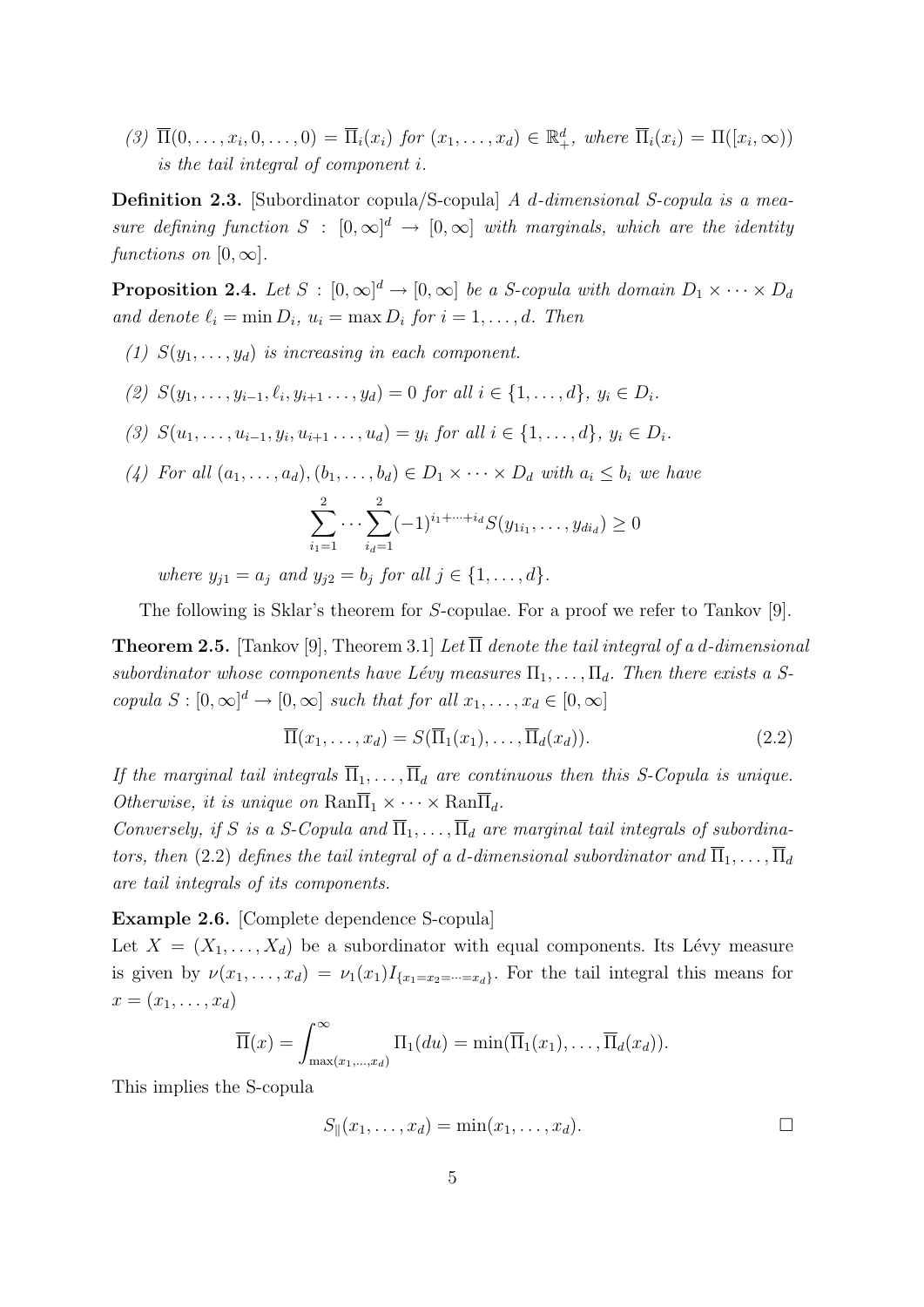Example 2.7. [Independence S-copula]

Let  $X = (X_1, \ldots, X_d)$  be a subordinator with characteristic triplet  $(c, 0, \nu)$ . Its componenents are independent if and only if

$$
\nu(A) = \sum_{i=1}^d \nu_i(A_i), \quad A \in \mathcal{B}(\mathbb{R}^d),
$$

where  $A_i = \{x \in \mathbb{R} : (0, \ldots, 0, x, 0, \ldots, 0) \in A\}$ , where x stands at the *i*th component. For the tail integral this means for  $x = (x_1, \ldots, x_d)$ 

$$
\overline{\Pi}(x) = \overline{\Pi}_1(x_1) I_{\{x_2 = \ldots = x_d = 0\}} + \cdots + \overline{\Pi}_d(x_d) I_{\{x_1 = \ldots = x_{d-1} = 0\}}.
$$

This implies the S-copula

$$
S_{\perp}(x_1,\ldots,x_d) = x_1 I_{\{x_2=\ldots=x_d=\infty\}} + \cdots + x_d I_{\{x_1=\ldots=x_{d-1}=\infty\}}.
$$

#### Example 2.8. [Archimedian S-copula]

Let  $\phi : [0, \infty] \mapsto [0, \infty]$  be a strictly decreasing function with  $\phi(0) = \infty$  and  $\phi(\infty) = 0$ . Assume furthermore that  $\phi^{-1}$  is completely monotone. Then the following is an Scopula

$$
S(x_1,\ldots,x_d)=\phi^{-1}(\phi(x_1)+\cdots+\phi(x_d)).\qquad \qquad \Box
$$

Example 2.9. [Clayton S-copula]

The Archimedian S-copula with  $\phi(t) = t^{-\theta}$  for  $\theta \in (0, \infty)$  yields

$$
S_{\theta}(x_1, \ldots, x_d) = (x_1^{-\theta} + \cdots + x_d^{-\theta})^{-1/\theta}.
$$

The family  $(S_{\theta}, \theta > 0)$  is called the *Clayton family of S-copulae*. This family includes as limits for  $\theta \to \infty$  the complete dependence and for  $\theta \to 0$  the independence S-copulae:

$$
\lim_{\theta \to \infty} S_{\theta}(x_1, \dots, x_d) = S_{\parallel}(x_1, \dots, x_d).
$$
  

$$
\lim_{\theta \to 0} S_{\theta}(x_1, \dots, x_d) = S_{\perp}(x_1, \dots, x_d).
$$

This means that the parameter  $\theta$  allows us to adjust the dependence of d subordinators from complete dependence to independence. These copulae correspond to subordinators with time constant S-copulae. As shown in Proposition 4.4 of Barndorff-Nielsen and Lindner [1],  $S_{\theta}$  must have mass on the axes.

### 2.2 Ruin theory

The tail integral is the most interesting object, when studying ruin probabilities. We shall investigate two regimes: a heavy-tailed regime, represented by subexponential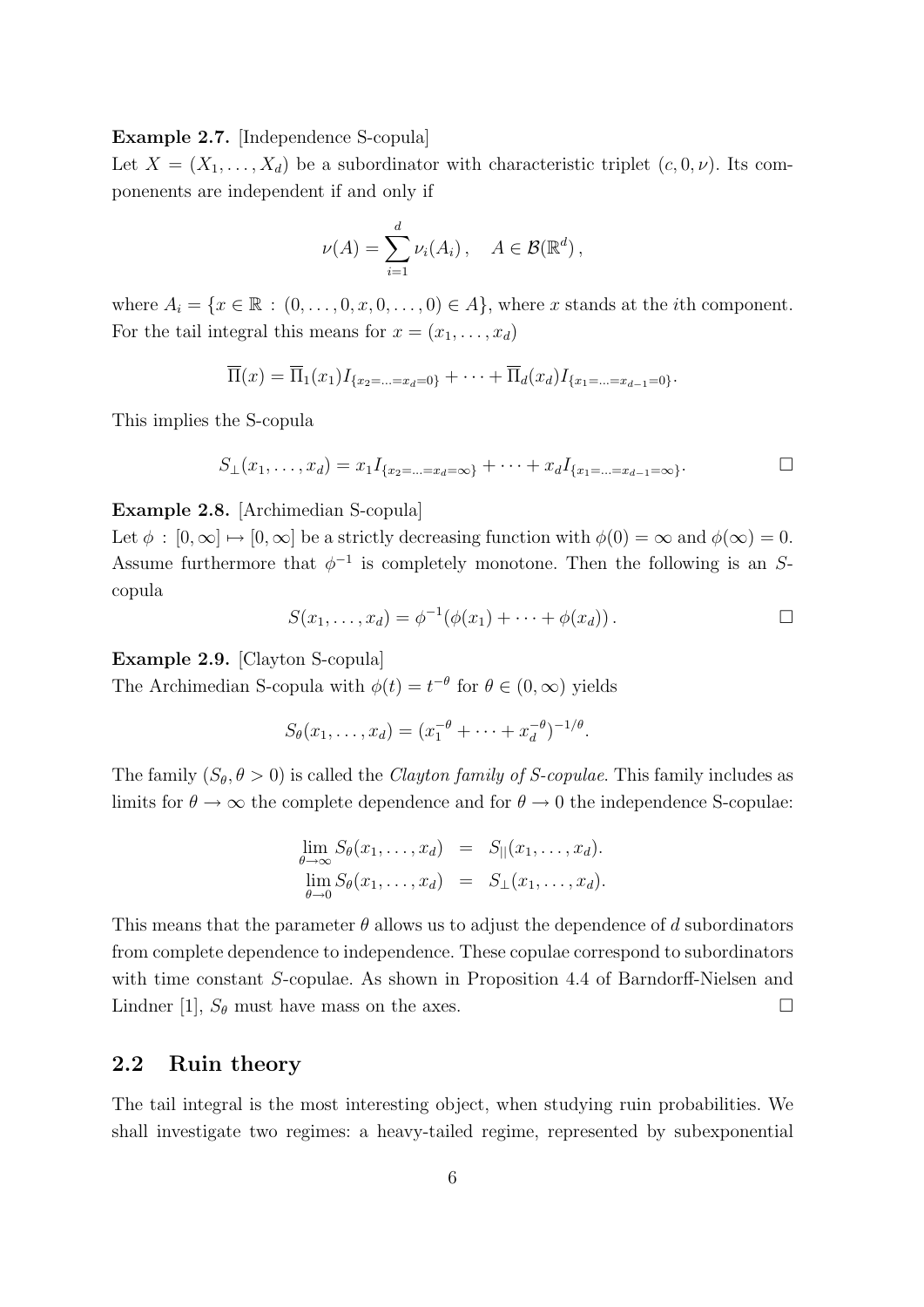claim sizes, and a light-tailed regime, represented by exponential claim sizes. Although ruin theory has been developed in the general class of spectrally positive Lévy processes (see Klüppelberg, Kyprianou and Maller [8] for the subexponential theory and Bertoin and Doney [4] for the light-tailed theory), we shall restrict ourselves in this paper to compound Poisson models. The reason for this is that the Lévy measure of a compound Poisson process is finite, which allows for an explicit representation of the sum of dependent processes. Moreover, the tail integral simplifies considerable. It also allows for an immediate comparison of the dependent model with the extreme models given by the sum of independent and complete dependent processes. We start with some definitions.

**Definition 2.10.** (a) A Lebesgue-measurable function  $h : [0, \infty) \to (0, \infty)$  is regularly varying with index  $\gamma \in \mathbb{R}$   $(h \in \mathcal{R}_{\gamma})$ , if

$$
\lim_{x \to \infty} \frac{h(tx)}{h(x)} = t^{\gamma}, \quad t > 0.
$$

If  $\gamma = 0$  then h is called slowly varying.

(b) Let F be the d.f. of a positive rv whose tail  $\overline{F}(x) = 1 - F(x) > 0$  for all  $x > 0$ . Denote by  $F^{2*} = F * F$  the convolution of F and by  $\overline{F^{2*}} = 1 - F^{2*}$  its tail. F or Y is called subexponential, if

$$
\overline{F^{2*}}(x) \sim 2\overline{F}(x) , \quad x \to \infty ,
$$

where  $\sim$  means that the quotient of lhs and rhs tends to 1 as  $x \to \infty$ .

All d.f.s with regularly varying tail are subexponential, but the class is much richer.

The following Theorem is due to Embrechts and Veraverbeke [6]; see e.g. Embrechts, Klüppelberg and Mikosch [5], Theorem 1.3.6.

**Theorem 2.11.** Let C be a compound Poisson process with rate  $\lambda > 0$ , i.e.

$$
R_t = x + ct - C_t = x + ct - \sum_{i=1}^{N_t} Y_i, \quad t \ge 0,
$$

where the tail integral of the Lévy measure is  $\overline{\Pi}(z) = \lambda \overline{F}(z)$  for  $z > 0$ . If F is subexponential, then under the net profit condition  $c - \lambda EY > 0$  we obtain

$$
\Psi(x) \sim \frac{\lambda}{c - \lambda EY} \int_x^{\infty} \overline{F}(y) dy, \quad x \to \infty.
$$

Remark 2.12. By Karamata's theorem (see Bingham, Goldie and Teugels [3], p. 28), if  $\overline{F}$  ∈  $\mathcal{R}_{-b}$  and  $b > 1$ , then

$$
\Psi(x) \sim \frac{\lambda}{c - \lambda EY} \frac{x}{b - 1} \overline{F}(x), \quad x \to \infty.
$$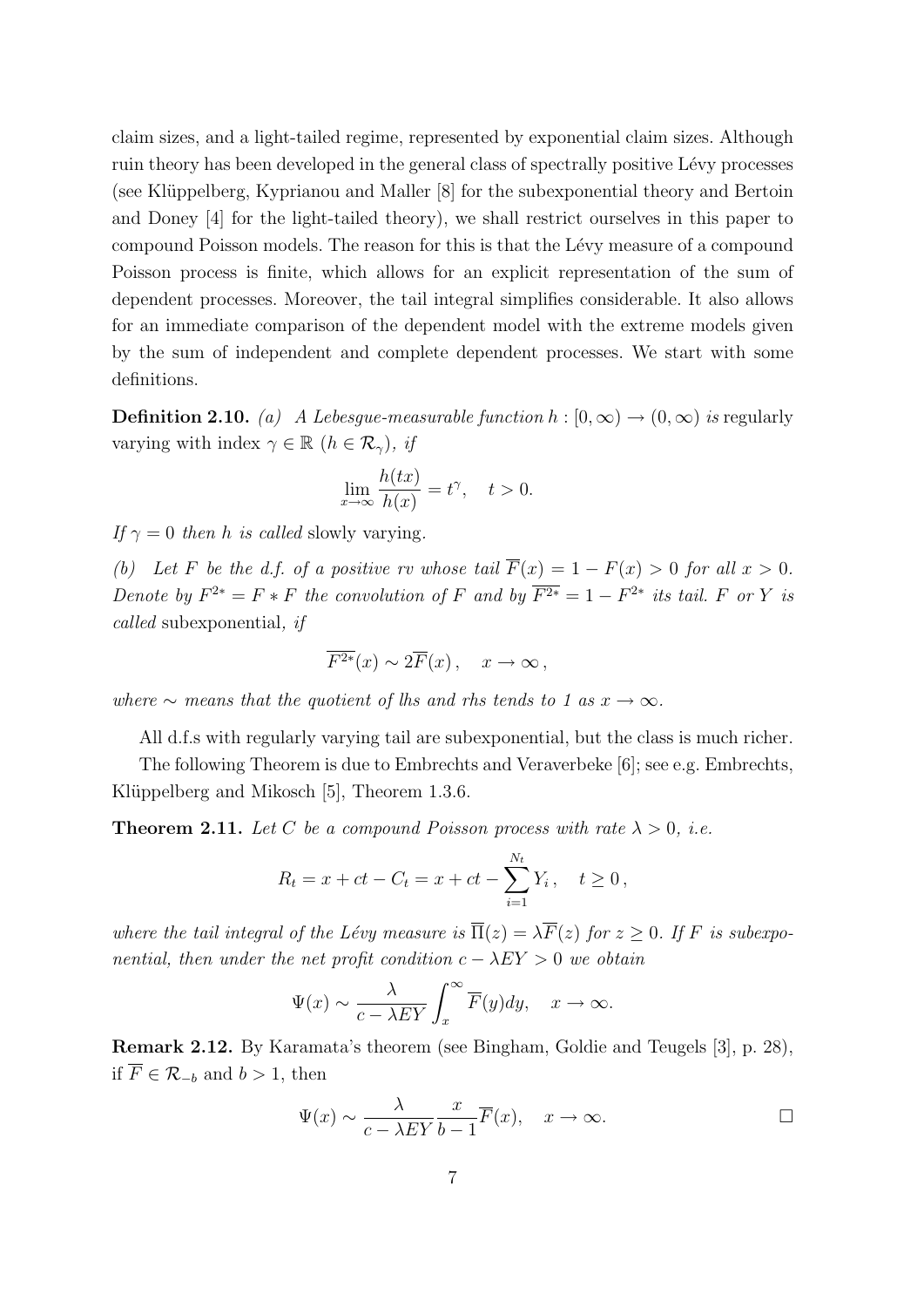The following classical Cramér-Lundberg theorem can be found e.g. in Embrechts et al. [5], Theorem 1.2.2.

**Theorem 2.13.** Let C be a compound Poisson process with rate  $\lambda > 0$ , i.e.

$$
R_t = x + ct - C_t = x + ct - \sum_{i=1}^{N_t} Y_i, \quad t \ge 0.
$$

Assume that the net profit condition  $\lambda EY - c > 0$  holds and that there exists a constant  $\kappa > 0$  such that

$$
\widehat{f}_I(\kappa) = \int_0^\infty e^{\kappa z} \overline{F}(z) dz = \frac{c}{\lambda} \,. \tag{2.3}
$$

Then

$$
\Psi(x) \sim Ke^{-\kappa x}, \quad x \to \infty,
$$

for some  $K \in [0,\infty)$  given by

$$
K = \left(\frac{\kappa\lambda}{c - \lambda EY} \int_0^\infty z e^{\kappa z} \overline{F}(z) dz\right)^{-1},
$$

where the right hand side is taken as 0, if the integral is infinite.

### 2.3 The tail integral

Theorem 2.5 allows for a representation of the Lévy measure of a sum of dependent compound Poisson processes by means of the S-copula. Our main object to study will be the following.

**Definition 2.14.** Let  $C = (C^1, C^2)$  denote a bivariate subordinator and define  $C^+ :=$  $C^1 + C^2$ . Then  $C^+$  has tail integral

$$
\overline{\Pi}^+(z) = \Pi^+([z,\infty)) = \Pi(\{(x,y) \in [0,\infty)^2 : x+y \ge z\}, \quad z \ge 0.
$$

As is common in one-dimensional Lévy process theory we identify  $\overline{\Pi}^+(0) = \overline{\Pi}^+(0+)$ , though this is in contrast to Definition 2.2(1).

Before we start with Clayton dependent risk processes, we explain the situation for two independent and completely dependent processes respectively.

**Example 2.15.** Let  $C^1$ ,  $C^2$  be compound Poisson processes and define  $C^+ := C^1 + C^2$ . Then the risk process is given as in (1.1) by

$$
R_t^+ = x + ct - C_t^+ = x + ct - (C_t^1 + C_t^2), \quad t \ge 0.
$$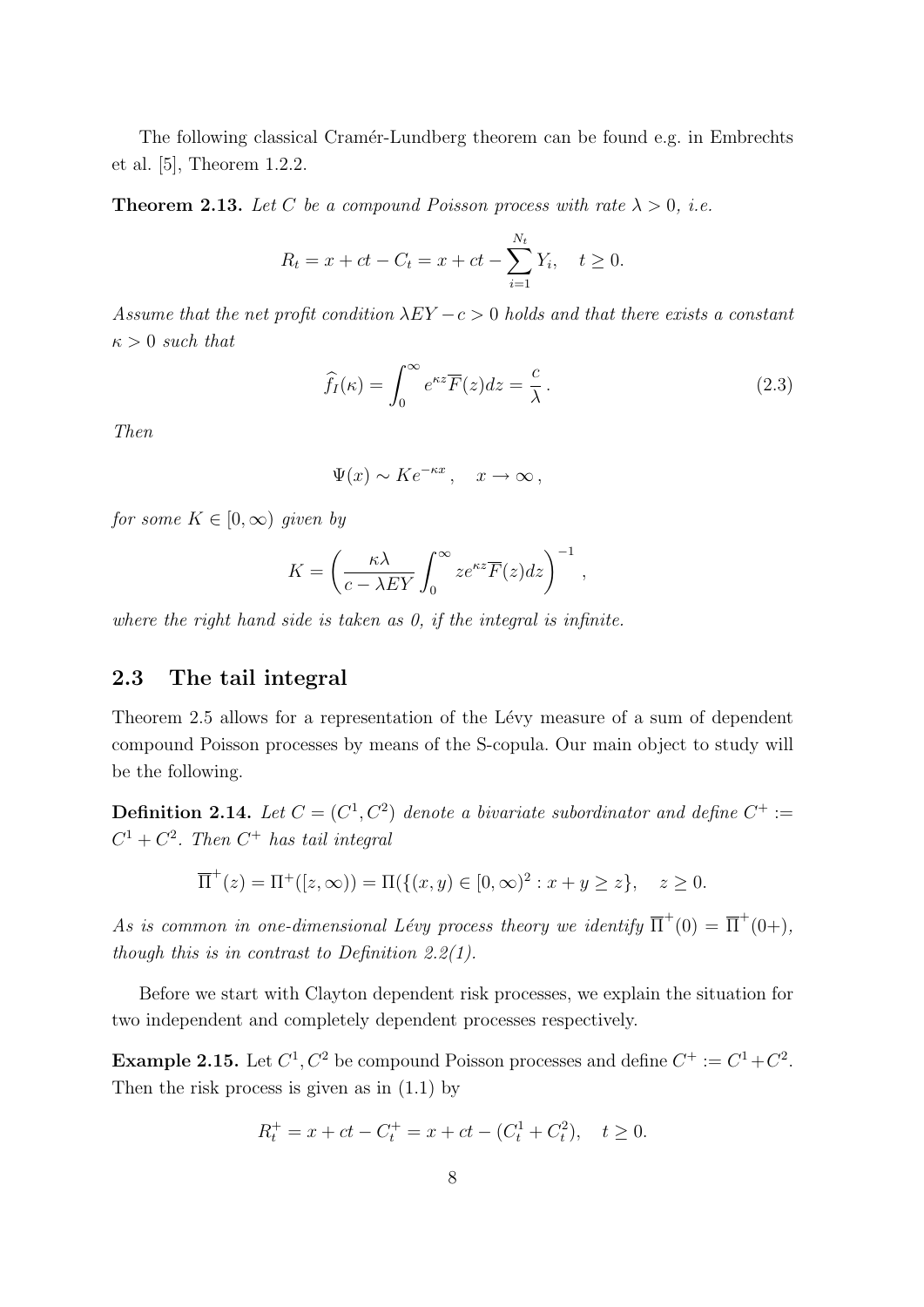We shall always assume the net profit condition to hold for two independent total claim amount processes  $C^1$ ,  $C^2$ , i.e.  $c > EC_1^+ = \lambda_1 E Y_1 + \lambda_2 E Y_2$ , where  $C^i$  is characterized by the Poisson rate  $\lambda_i$  and the claim size  $Y_i$  for  $i = 1, 2$ . As the mean of  $C^+$  is not affected by the dependence, the net profit condition holds for any dependent model if and only if it holds for the independent processes.

(i) Assume that  $C^1$ ,  $C^2$  are independent with the same claim size distribution, i.e.  $Y_1 \stackrel{d}{=} Y_2$  with d.f. F. Then  $C^+$  is compound Poisson with rate  $\lambda_1 + \lambda_2$  and claim size d.f. F. This implies that  $\overline{\Pi}^+(z) = (\lambda_1 + \lambda_2)\overline{F}(z), z \ge 0.$ 

(ii) Assume that  $C^1, C^2$  are completely dependent, i.e.  $C^+ = 2C^1$ . Then  $C^+$  is compound Poisson with rate  $\lambda$  and claim size distribution 2Y. This implies that  $\overline{\Pi}^+(z) = \lambda \overline{F}(z/2), z \ge 0.$ 

We formulate our next result for the general class of subordinators.

**Proposition 2.16.** [Sum of two subordinators] Let  $C = (C^1, C^2)$  denote a bivariate subordinator and define  $C^+ := C^1 + C^2$ . If the tail integrals  $\overline{\Pi}_i$  for  $i = 1, 2$  are absolutely continuous on  $(0, \infty)$  and the dependence between  $C^1, C^2$  is given by a two times continuously differentiable S-copula S, then the tail integral of the Lévy measure of  $C^+$ can be calculated by

$$
\overline{\Pi}^{+}(z) = \int_{(0,\infty)} \frac{\partial S(u,v)}{\partial u} \Big|_{u=\overline{\Pi}_{1}(x),v=\overline{\Pi}_{2}((z-x)\vee 0)} \Pi_{1}(dx) \n+ \Pi(\{0\} \times [z,\infty)) + \Pi([z,\infty) \times \{0\}), \quad z > 0.
$$
\n(2.4)

**Proof.** Let  $\Pi$  denote the Lévy measure of C. As indicated in the introduction  $C^+$  is a Lévy process. The Lévy-Khintchine formula gives for any Borel set  $B \subseteq [0, \infty]^2$ 

$$
\Pi^{+}(B) = \Pi(\{(x, y) \in [0, \infty]^2 : x + y \in B\}).
$$

From Theorem 2.5 we know

$$
\overline{\Pi}(x,y) = S(\overline{\Pi}_1(x), \overline{\Pi}_2(y)) \text{ for } (x,y) \in [0,\infty]^2.
$$

From this follows that

$$
\overline{\Pi}^{+}(z) = \Pi^{+}([z,\infty))
$$
  
=  $\Pi(\{(x,y) \in (0,\infty)^{2} : x+y \geq z\}) + \Pi(\{0\} \times [z,\infty)) + \Pi([z,\infty) \times \{0\})$   
=:  $\Pi_{ac}^{+}(z) + \Pi(\{0\} \times [z,\infty)) + \Pi([z,\infty) \times \{0\}).$  (2.5)

Since S is a two times continuously differentiable positive function on  $(0, \infty)^2$  and the tail integrals  $\overline{\Pi}_1$ ,  $\overline{\Pi}_2$  are absolutely continuous on  $(0, \infty)$ , there exists a bivariate Lévy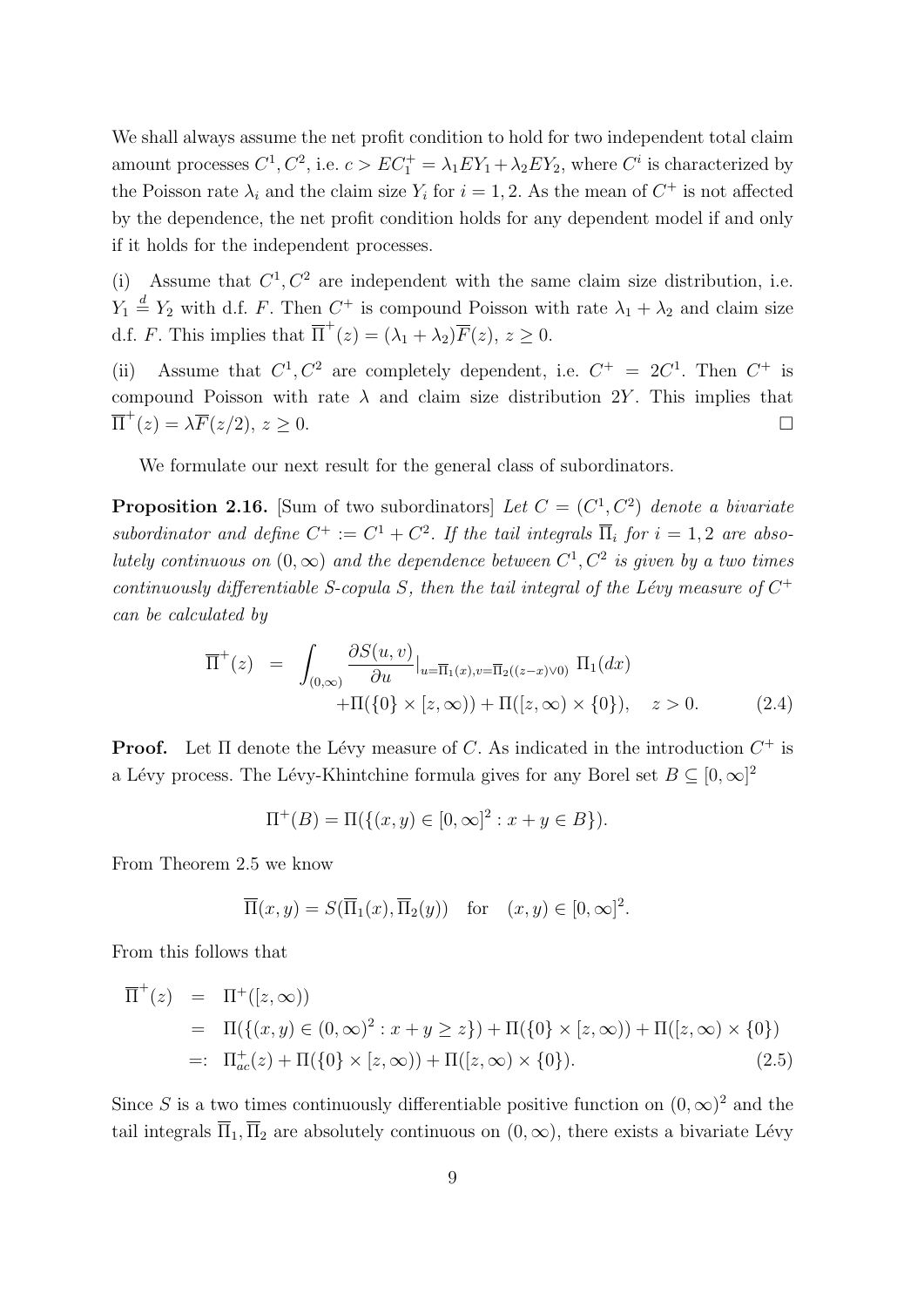density  $\Pi(dx, dy)$  on  $(0, \infty)^2$  given by

$$
\Pi(dx, dy) = \frac{\partial^2 S(u, v)}{\partial u \partial v}|_{u = \overline{\Pi}_1(x), v = \overline{\Pi}_2(y)} \Pi_1(dx) \Pi_2(dy), \quad x, y \in (0, \infty).
$$

For the absolutely continuous part of (2.5) we calculate

$$
\Pi_{ac}^{+}(z) = \int_{(0,\infty)} \int_{(0,\infty)} I_{\{x+y\geq z\}} \Pi(dx,dy)
$$
\n
$$
= \int_{(0,\infty)} \int_{((z-x)\vee 0,\infty)} \Pi(dx,dy)
$$
\n
$$
= \int_{(0,\infty)} \int_{((z-x)\vee 0,\infty)} \frac{\partial^2 S(u,v)}{\partial u \partial v} |_{u=\overline{\Pi}_{1}(x),v=\overline{\Pi}_{2}(y)} \Pi_{2}(dy) \Pi_{1}(dx)
$$
\n
$$
= \int_{(0,\infty)} \int_{(0,\overline{\Pi}_{2}((z-x)\vee 0))} \frac{\partial^2 S(u,v)}{\partial u \partial v} |_{u=\overline{\Pi}_{1}(x)} dv \Pi_{1}(dx)
$$
\n
$$
= \int_{(0,\infty)} \left[ \frac{\partial S(u,v)}{\partial u} |_{u=\overline{\Pi}_{1}(x)} \right]_{0}^{\overline{\Pi}_{2}((z-x)\vee 0)} \Pi_{1}(dx)
$$
\n
$$
= \int_{(0,\infty)} \left[ \frac{\partial S(u,v)}{\partial u} |_{u=\overline{\Pi}_{1}(x),v=\overline{\Pi}_{2}((z-x)\vee 0)} - \frac{\partial S(u,v)}{\partial u} |_{u=\overline{\Pi}_{1}(x),v=0} \right] \Pi_{1}(dx).
$$
\n
$$
= \int_{(0,\infty)} \frac{\partial S(u,v)}{\partial u} |_{u=\overline{\Pi}_{1}(x),v=\overline{\Pi}_{2}((z-x)\vee 0)} \Pi_{1}(dx),
$$

since  $S(u, 0) = 0$  for all  $u \ge 0$ .

Example 2.17. [Continuation of Example 2.15]

(i) For the independent case the integral in equation (2.4) vanishes and

$$
\Pi(\{0\} \times [z,\infty)) + \Pi([z,\infty) \times \{0\}) = \overline{\Pi}_1(z) + \overline{\Pi}_2(z), \quad z \ge 0,
$$

as all mass is concentrated on the axes.

(ii) In contrast to that, for the complete dependence case the above sum vanishes and all the mass is concentrated on the 45 degree line in  $(0, \infty)^2$ .

(iii) In all other cases, for a homogeneous S-copula, there is mass on the axes as well as in  $(0, \infty)^2$ ; see Proposition 4.4. of Barndorff-Nielsen and Lindner [1].

### 3 The Clayton risk process

Let  $C^1, C^2$  denote *compound Poisson processes* with rates  $\lambda_1, \lambda_2 > 0$  and claim size d.f.s  $F_1, F_2$ . Let the dependence between  $C^1, C^2$  be given by the Clayton S-copula  $S_6$ with parameter  $\theta > 0$  as in Example 2.9.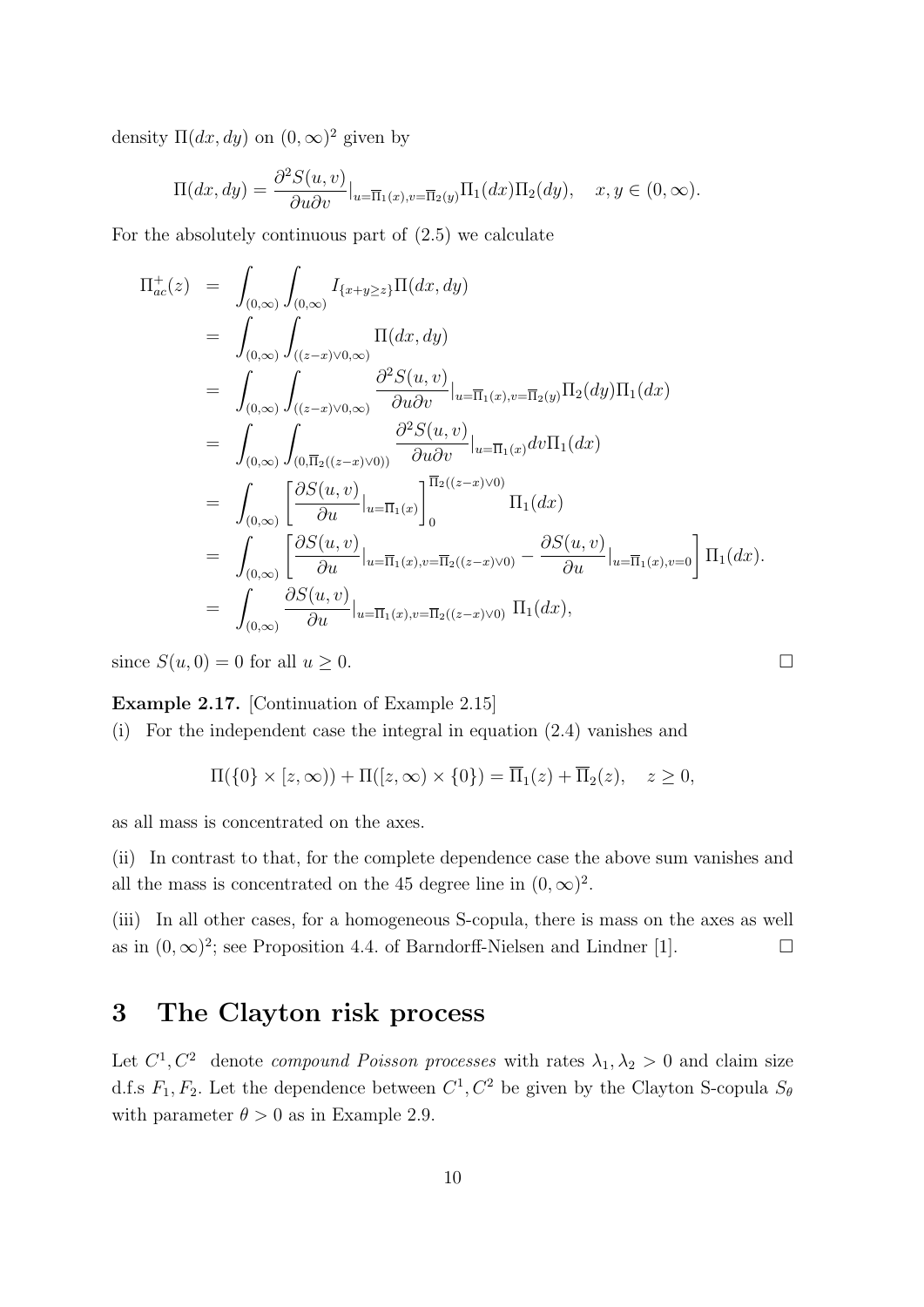#### Proposition 3.1. Consider the situation above.

(a) The process  $C^+$  is a compound Poisson process with tail integral given by

$$
\overline{\Pi}^{+}(z) = I_1(z) + I_2(z) + I_3(z), \tag{3.1}
$$

where for  $z > 0$ 

$$
I_1(z) = \lambda_1 \lambda_2^{\theta+1} \int_{(0,z)} \left( \frac{\overline{F}_2^{\theta}(z-x)}{(\lambda_1^{\theta} \overline{F}_1^{\theta}(x) + \lambda_2^{\theta} \overline{F}_2^{\theta}(z-x))} \right)^{\frac{\theta+1}{\theta}} F_1(dx),
$$
  
\n
$$
I_2(z) = \lambda_1 \lambda_2 \overline{F}_1(z) \left( \lambda_1^{\theta} \overline{F}_1^{\theta}(z) + \lambda_2^{\theta} \right)^{-1/\theta},
$$
  
\n
$$
I_3(z) = \lambda_1 \overline{F}_1(z) + \lambda_2 \overline{F}_2(z) - (\lambda_1^{-\theta} \overline{F}_1^{-\theta}(z) + \lambda_2^{-\theta})^{-1/\theta} - (\lambda_1^{-\theta} + \lambda_2^{-\theta} \overline{F}_2^{-\theta}(z))^{-1/\theta}.
$$

Moreover,

$$
I_2(z) \sim \lambda_1 \overline{F}_1(z), \quad z \to \infty.
$$

(b) Assume now that  $F = F_1 = F_2$  and  $\lambda = \lambda_1 = \lambda_2$ . Then

$$
\overline{\Pi}^+(z) = \lambda (I_1(z) + I_2(z) + 2I_3(z)),
$$

where

$$
I_1(z) = \int_{(0,z)} \left( \frac{\overline{F}^{\theta}(z-x)}{\overline{F}^{\theta}(z-x) + \overline{F}^{\theta}(x)} \right)^{\frac{\theta+1}{\theta}} F(dx), \tag{3.2}
$$

$$
I_2(z) = \overline{F}(z) \left( \overline{F}^{\theta}(z) + 1 \right)^{-1/\theta} \sim \overline{F}(z), \quad z \to \infty,
$$
\n(3.3)

$$
I_3(z) = \overline{F}(z)(1 - (1 + \overline{F}^{\theta}(z))^{-1/\theta}) = o(\overline{F}(z)), \quad z \to \infty.
$$
 (3.4)

**Proof.** (a) By (2.4) we get for the tail integral of the Lévy measure  $\Pi^+$  of the process  $C^+ = C^1 + C^2$  for  $z > 0$ 

$$
\overline{\Pi}_{ac}^{+}(z) = \int_{(0,z)} \lambda_{1}^{-(\theta+1)} \overline{F}_{1}^{-(\theta+1)}(x) (\lambda_{1}^{-\theta} \overline{F}_{1}^{-\theta}(x) + \lambda_{2}^{-\theta} \overline{F}_{2}^{-\theta}(z-x))^{-\frac{\theta+1}{\theta}} \lambda_{1} F_{1}(dx) \n+ \int_{z}^{\infty} \lambda_{1}^{-(\theta+1)} \overline{F}_{1}^{-(\theta+1)}(x) (\lambda_{1}^{-\theta} \overline{F}_{1}^{-\theta}(x) + \lambda_{2}^{-\theta})^{-\frac{\theta+1}{\theta}} \lambda_{1} F_{1}(dx) \n= \lambda_{1} \lambda_{2}^{\theta+1} \int_{(0,z)} \overline{F}_{2}^{\theta+1}(z-x) (\lambda_{1}^{\theta} \overline{F}_{1}^{\theta}(x) + \lambda_{2}^{\theta} \overline{F}_{2}^{\theta}(z-x))^{-\frac{\theta+1}{\theta}} F_{1}(dx) \n+ \lambda_{1} \lambda_{2}^{\theta+1} \int_{z}^{\infty} (\lambda_{1}^{\theta} \overline{F}_{1}^{\theta}(x) + \lambda_{2}^{\theta})^{-\frac{\theta+1}{\theta}} F_{1}(dx) \n=: I_{1}(z) + I_{2}(z).
$$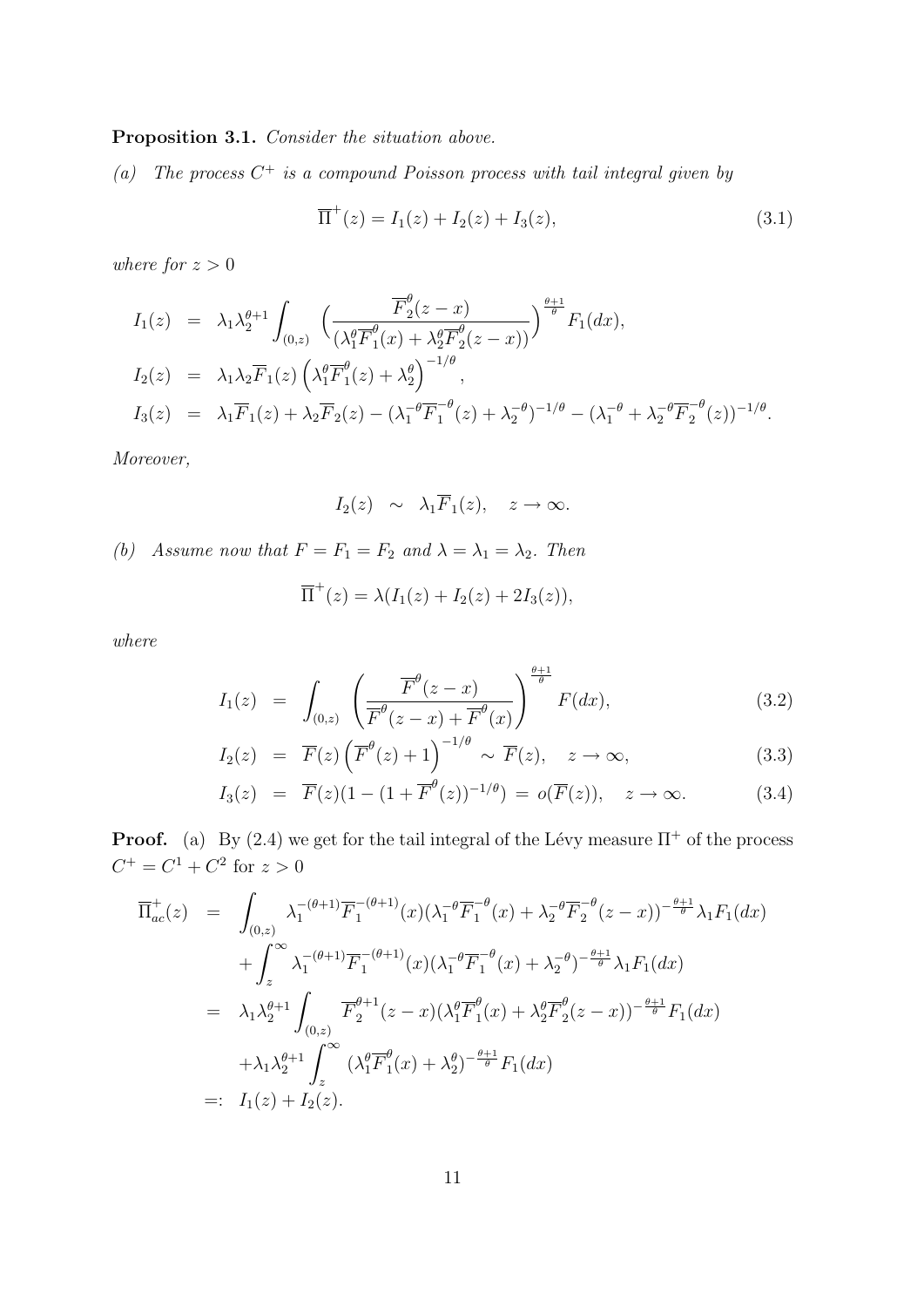To calculate  $I_3(z)$  we use Definition 2.2(3) and Theorem 2.5.

$$
\Pi(\{0\} \times [z,\infty)) = \lim_{x \downarrow 0} \Pi(([0,\infty) \times [z,\infty)) \setminus ([x,\infty) \times [z,\infty)))
$$
  
= 
$$
\overline{\Pi}(0,z) - \lim_{x \downarrow 0} \Pi([x,\infty) \times [z,\infty))
$$
  
= 
$$
\overline{\Pi}_2(z) - \lim_{x \downarrow 0} S(\overline{\Pi}_1(x), \overline{\Pi}_2(z)).
$$

As a compound Poisson process has finite Lévy measure and S is for  $\theta \in (0,\infty)$ continuous in  $[0, \infty)^2$ , we obtain

$$
\Pi(\{0\} \times [z,\infty)) = \overline{\Pi}_2(z) - S(\overline{\Pi}_1(0), \overline{\Pi}_2(z)) = \lambda_2 \overline{F}_2(z) - (\lambda_1^{-\theta} + \lambda_2^{-\theta} \overline{F}_2^{-\theta}(z))^{-1/\theta},
$$

and similarly for  $\Pi([z,\infty) \times \{0\})$ . This gives the expression for  $I_3(\cdot)$ .

Setting  $z = 0$  we obtain  $I_1(0) = 0$  and

$$
I_3(0) = \lambda_1 \big(1 - (1 + ((\lambda_1/\lambda_2))^{\theta})^{-1/\theta}\big) + \lambda_2 \big(1 - (1 + (\lambda_2/\lambda_1)^{\theta})^{-1/\theta}\big) \in [0, \lambda_1 + \lambda_2].
$$

This implies

$$
\overline{\Pi}^{+}(0) \leq I_3(0) + \lambda_1 \lambda_2^{\theta+1} (\lambda_1^{\theta} + \lambda_2^{\theta})^{-\frac{\theta+1}{\theta}} \n= \lambda_1 + \lambda_2 - 2\lambda_1 \lambda_2 (\lambda_1^{\theta} + \lambda_2^{\theta})^{-1/\theta} + \lambda_1 \lambda_2^{\theta+1} (\lambda_1^{\theta} + \lambda_2^{\theta})^{-\frac{\theta+1}{\theta}} \n= \lambda_1 + \lambda_2 - \lambda_1 \lambda_2 (\lambda_1^{\theta} + \lambda_2^{\theta})^{-1/\theta} \left(2 - \frac{\lambda_2^{\theta}}{\lambda_1^{\theta} + \lambda_2^{\theta}}\right) \n\leq \lambda_1 + \lambda_2 < \infty.
$$

Finiteness of the Lévy measure of  $C^+$  implies that  $C^+$  is a compound Poisson process; see e.g. Bertoin [2], Chapter 1, Proposition 2 and Corollary 3.

To estimate  $I_2(z)$  note that  $\lambda_2^{\theta}(\lambda_1^{\theta}v^{\theta}+\lambda_2^{\theta})^{-\frac{\theta+1}{\theta}}$  has antiderivative  $v(\lambda_1^{\theta}v^{\theta}+\lambda_2^{\theta})^{-1/\theta}$  giving

$$
I_2(z) = \lambda_1 \lambda_2 \left( \lambda_1^{\theta} \overline{F}_1^{\theta}(z) + \lambda_2^{\theta} \right)^{-1/\theta} \overline{F}_1(z);
$$

hence

$$
I_2(z) \sim \lambda_1 \overline{F}_1(z), \quad z \to \infty.
$$

(b) Now (3.1) reduces to

$$
\overline{\Pi}^{+}(z) = \lambda \int_{0}^{z} \left( \frac{\overline{F}^{\theta}(z-x)}{\overline{F}^{\theta}(z-x) + \overline{F}^{\theta}(x)} \right)^{\frac{\theta+1}{\theta}} F(dx) + \lambda \overline{F}(z) (\overline{F}^{\theta}(z)+1)^{-1/\theta}
$$
  
 
$$
+ 2\lambda \overline{F}(z) - 2\lambda (\overline{F}^{-\theta}(z)+1)^{-1/\theta}
$$
  
 
$$
=:\lambda (I_{1}(z) + I_{2}(z) + 2I_{3}(z)).
$$

The limit relation (3.3) follow immediately from (a) and (3.4) is obvious.  $\Box$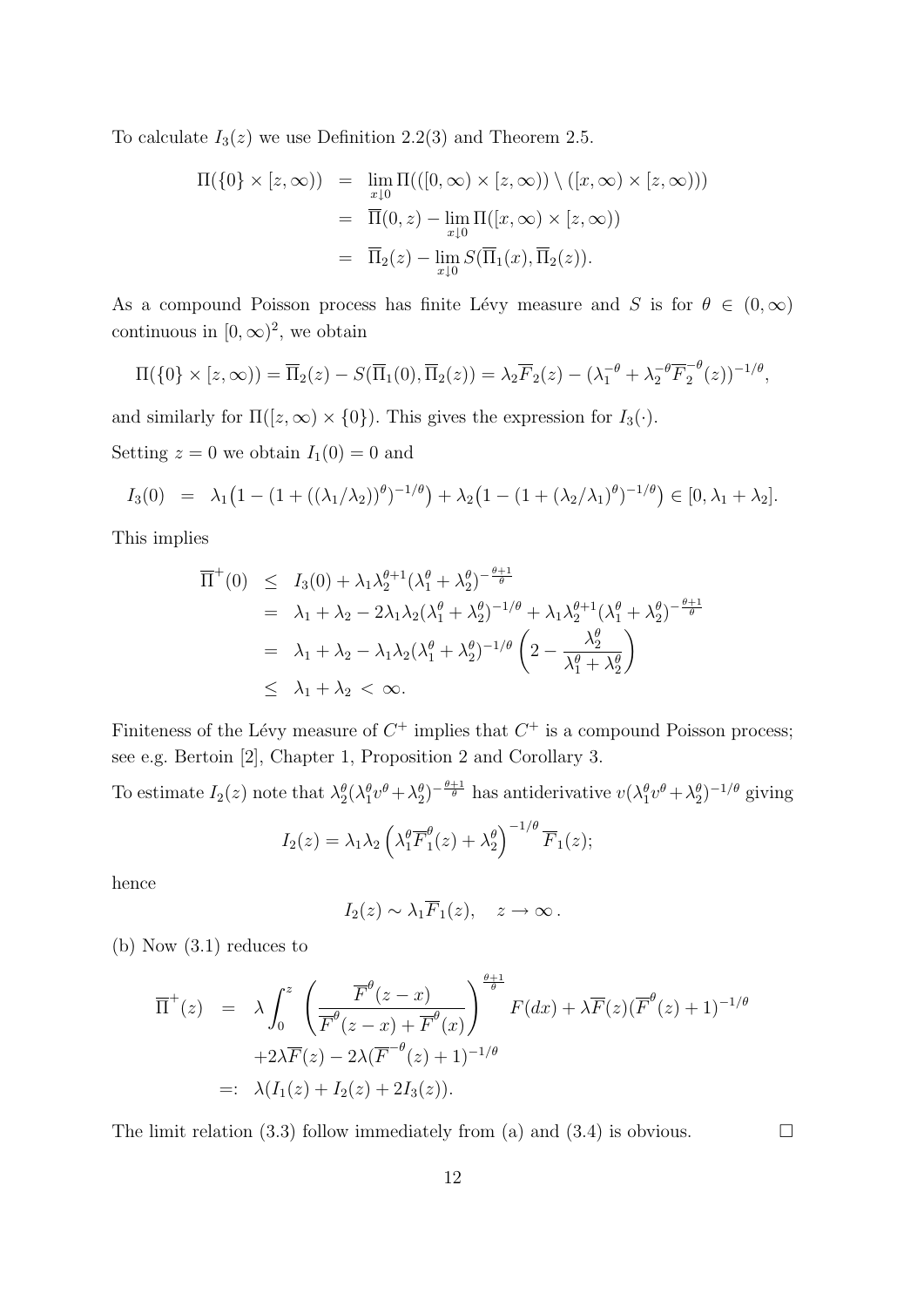**Remark 3.2.** As shown in Proposition 3.1(a), the asymptotic behaviour of  $I_3(z)$  for  $z \rightarrow \infty$  depends on the tail behaviour of  $F_1$  and  $F_2$ . As in the proof of Proposition 3.1(b), note that for  $z \to \infty$ 

$$
A_1(z) := (\lambda_1^{-\theta} \overline{F}_1^{-\theta}(z) + \lambda_2^{-\theta})^{-1/\theta} \sim \lambda_1 \overline{F}_1(z),
$$
  
\n
$$
A_2(z) := (\lambda_1^{-\theta} + \lambda_2^{-\theta} \overline{F}_2^{-\theta}(z))^{-1/\theta} \sim \lambda_2 \overline{F}_2(z).
$$

Now assume that  $\lim_{z\to\infty} \overline{F}_2(z)/\overline{F}_1(z) = c \in [0,\infty)$ . (Obviously, the roles of  $F_1$  and  $F_2$ ) can be exchanged.) Then

$$
A_1(z) + A_2(z) = \lambda_1 \overline{F}_1(z) \left( 1 + \frac{\lambda_2}{\lambda_1} \frac{\overline{F}_2(z)}{\overline{F}_1(z)} + o(1) \right) = \lambda_1 \overline{F}_1(z) \left( 1 + \frac{\lambda_2}{\lambda_1} c + o(1) \right).
$$

This implies that  $A_1(z)+A_2(z) \sim \lambda_1 \overline{F}_1(z)$  if  $c=0$ , and  $A_1(z)+A_2(z) \sim (\lambda_1+c\lambda_2)\overline{F}_1(z)$ if  $c > 0$ .

The proof of Proposition 3.1 suggests the following construction, which will be used later.

**Proposition 3.3.** Consider the representation of  $\overline{\Pi}^+(\cdot)$  as in Proposition 3.1(a). Define

$$
\widetilde{\lambda} = \lambda_1 + \lambda_2 - (\lambda_1^{-\theta} + \lambda_2^{-\theta})^{-1/\theta}.
$$
\n(3.5)

Then  $C^+ = C_1 + C_2$  can be identified with a compound Poisson process with rate  $\lambda$  and claim size distribution with tail  $\overline{G}(z) = (1/\tilde{\lambda})(I_1(z) + I_2(z) + I_3(z)), z \geq 0$ , satisfying  $\overline{G}(0) = 1.$ 

**Proof.** First note that  $I_1(0) = 0$ . Then, by change of variables, setting  $v = \overline{F}_1(z)$ , we obtain

$$
I_2(0) = \lambda_1 \lambda_2 (\lambda_1^{\theta} + \lambda_2^{\theta})^{-1/\theta}.
$$

Setting  $\widetilde{\lambda} = I_2(0) + I_3(0)$  and  $\overline{G}(z) := (1/\widetilde{\lambda})(I_1(z) + I_2(z) + I_3(z))$  for  $z \ge 0$ , this model defines a compound Poisson process with the same Lévy measure as  $C^+$ .

Corollar 3.4. If  $\lambda_1 = \lambda_2 = \lambda$ , then the expression for  $\tilde{\lambda}$  in (3.5) reduces to

$$
\widetilde{\lambda} = 2\lambda \left(1 - 2^{-\frac{\theta + 1}{\theta}}\right).
$$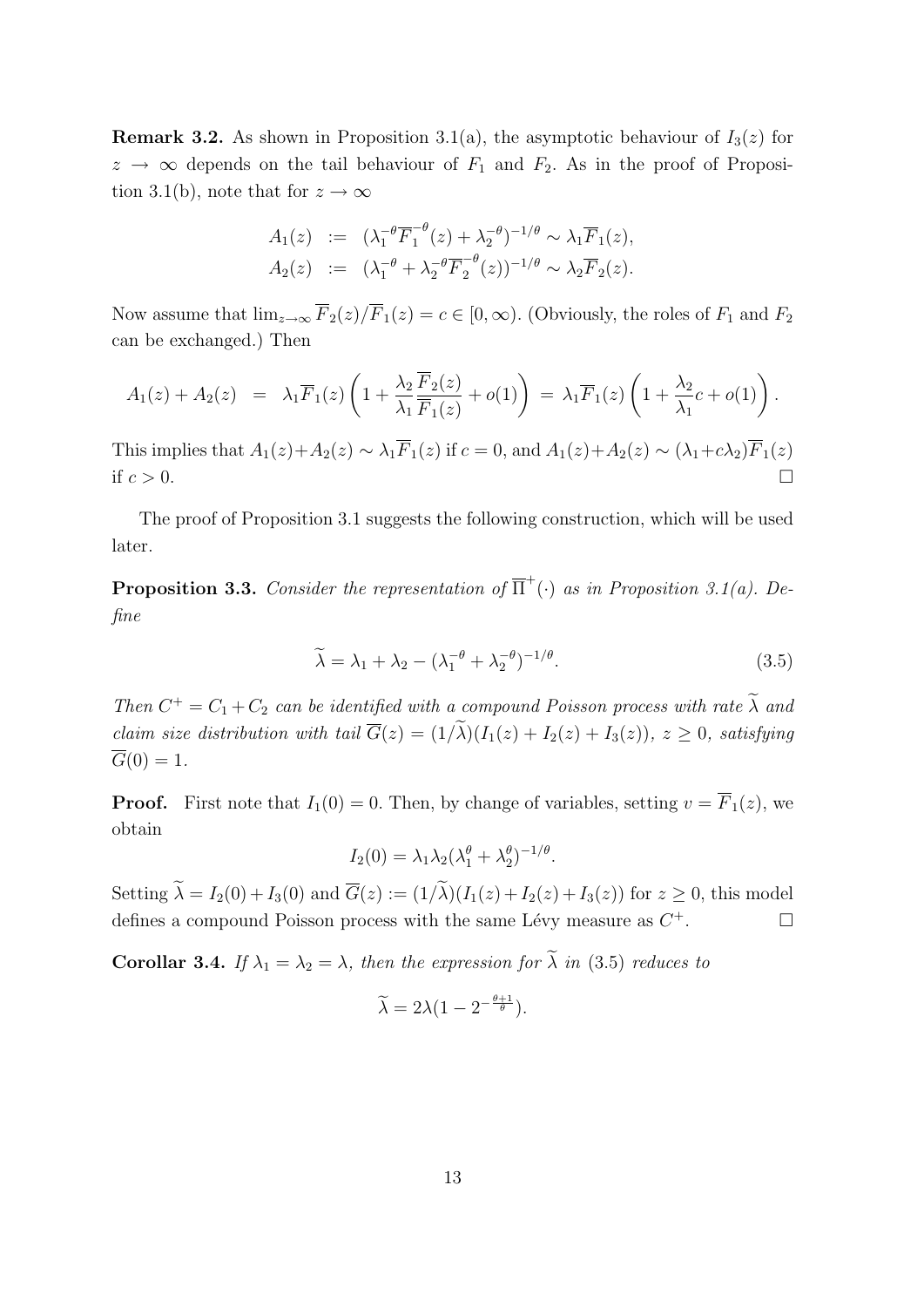#### 3.1 Clayton-subexponential models

The next result concerns the heavy-tailed regime. We start with Pareto claim sizes.

**Theorem 3.5.** Let  $C^1$ ,  $C^2$  be compound Poisson processes, both with rate  $\lambda > 0$  and Pareto claim sizes with d.f.

$$
\overline{F}(x) = \left(\frac{a}{a+x}\right)^b, \quad x > 0,
$$

for  $a > 0$  and  $b > 1$ . Assume that the dependence between  $C^1, C^2$  is given by the Clayton S-copula  $S_{\theta}$  for  $\theta \in (0,\infty)$  as in Example 2.9. Then

$$
\overline{\Pi}^+(x) = \lambda(Kx^{-b} + \overline{F}(x) + o(\overline{F}(x))), \quad x \to \infty,
$$
\n(3.6)

for some constant  $K = a^b \tilde{K}(b, \theta) > 0$ . In particular,  $\overline{\Pi}^+(\cdot) \in \mathcal{R}_{-b}$ .

**Proof.** From (3.2) we obtain for any  $\theta \in (0, \infty)$  and  $z > 0$ 

$$
I_1(z) = ba^b \int_0^z \frac{(a+x)^{b\theta-1}}{\left( (a+z-x)^{b\theta} + (a+x)^{b\theta} \right)^{\frac{\theta+1}{\theta}}} dx
$$
  
= 
$$
ba^b \int_a^{z+a} \frac{y^{b\theta-1}}{\left( (2a+z-y)^{b\theta} + y^{b\theta} \right)^{\frac{\theta+1}{\theta}}} dy
$$
(3.7)

$$
= b \int_{1}^{1+z/a} \frac{x^{b\theta - 1}}{\left( (2 + z/a - x)^{b\theta} + x^{b\theta} \right)^{\frac{\theta + 1}{\theta}}} dx.
$$
 (3.8)

Define for  $w > 2$  the function  $L(w) := I_1((w - 2)a)$ ; i.e.

$$
L(w) := b \int_1^{w-1} \frac{x^{b\theta - 1}}{((w - x)^{b\theta} + x^{b\theta})^{\frac{\theta + 1}{\theta}}} dx.
$$

For any  $t > 0$  we obtain

$$
L(tw) = b \int_{1}^{tw-1} \frac{x^{b\theta-1}}{((tw-x)^{b\theta} + x^{b\theta})^{\frac{\theta+1}{\theta}}} dx
$$
  
=  $\frac{b}{t^{b}} \left\{ \int_{1/t}^{1} + \int_{1}^{w-1} + \int_{w-1}^{w-1/t} \right\} \frac{x^{b\theta-1}}{((w-x)^{b\theta} + x^{b\theta})^{\frac{\theta+1}{\theta}}} dx$   
=:  $L_{1}(w) + L_{2}(w) + L_{3}(w)$ .

We see immediately that

$$
L_2(tw) = t^{-b}L_2(w).
$$

This implies that  $L_2(w) = \tilde{K} w^{-b}$  for all  $w > 2$  and for some constant  $\tilde{K} = \tilde{K}(b, \theta) > 0$ .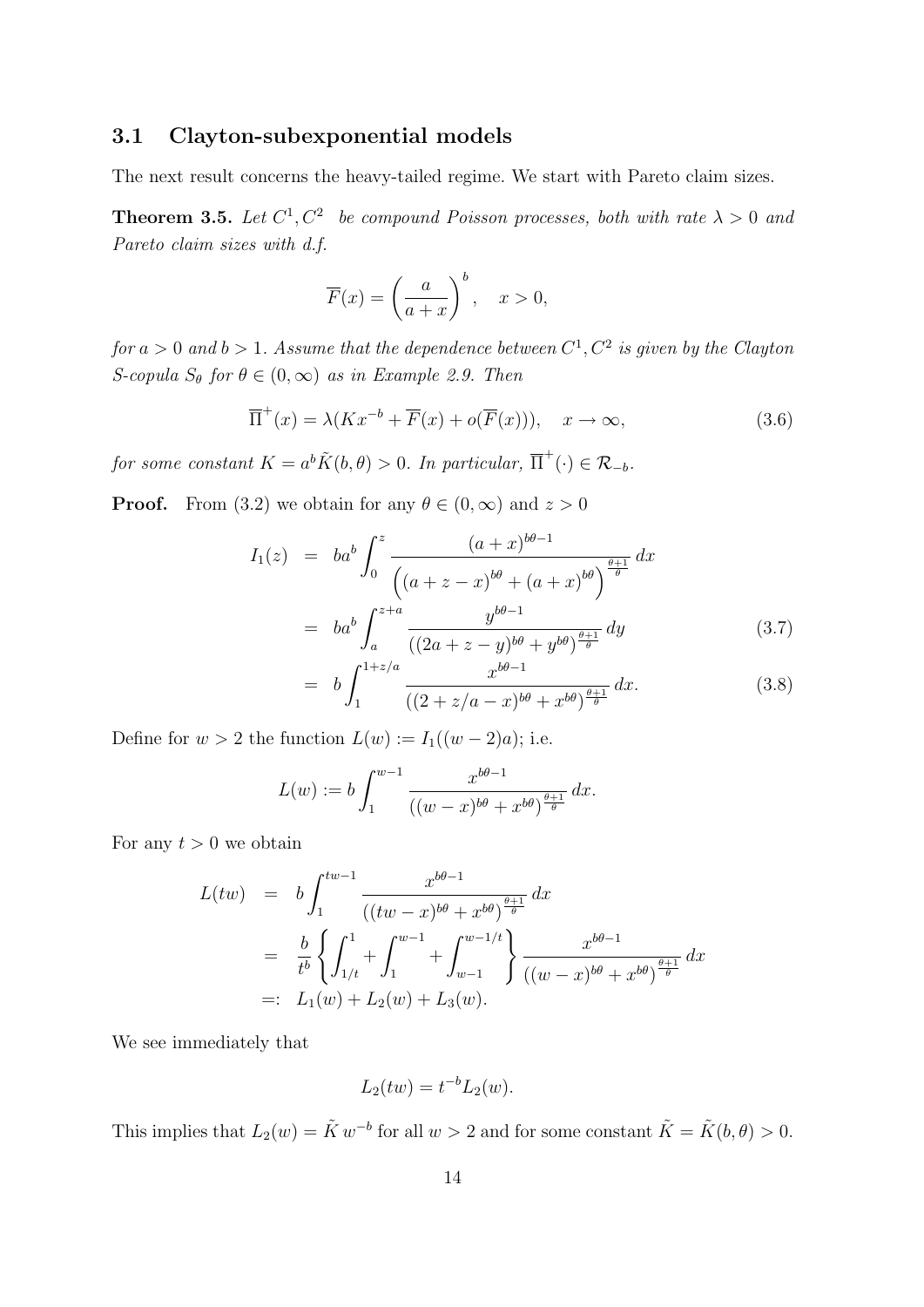To estimate  $L_1$  and  $L_2$  observe that by the mean value theorem we obtain for some  $\xi \in [1/t, 1],$ 

$$
L_1(w) = \frac{b}{t^b} \frac{\xi^{b\theta - 1} (1 - \frac{1}{t})}{((w - \xi)^{b\theta} + \xi^{b\theta})^{\frac{\theta + 1}{\theta}}} \sim \frac{b\xi^{b\theta - 1} (1 - \frac{1}{t})}{t^b w^{b(\theta + 1)}}, \quad w \to \infty.
$$

Moreover, for some  $\xi(w) \in [w-1, w-1/t]$ 

$$
L_3(w) = \frac{b(1 - \frac{1}{t})\xi^{b\theta - 1}}{t^b ((w - \xi)^{b\theta} + \xi^{b\theta})^{\frac{\theta + 1}{\theta}}} \sim \frac{b(1 - \frac{1}{t})}{t^b w^{b+1}}, \quad w \to \infty.
$$

This implies that  $L_1(w) = o(L_2(w))$  and  $L_3(w) = o(L_2(w))$  as  $w \to \infty$  hold. Finally,

$$
I_1(z) = L(2 + z/a) = (2 + z/a)^{-b} \tilde{K}(b,\theta) \sim \tilde{K}(b,\theta) a^b z^{-b}, \quad z \to \infty.
$$

The result follows then from Proposition 3.1(b).  $\Box$ 

Corollar 3.6. Suppose that the conditions of Theorem 3.5 hold. Assume also that the net profit condition  $c - 2\lambda EY > 0$  holds. Then

$$
\Psi(x) \sim \frac{\lambda}{c - 2\lambda EY} \frac{a^b}{b - 1} (\tilde{K}(b, \theta) + 1) x^{-(b - 1)}, \quad x \to \infty.
$$

In particular,  $\Psi \in \mathcal{R}_{-(b-1)}$ .

**Proof.** From  $(3.6)$  we know that

$$
\overline{\Pi}^+(z) \sim \lambda(\tilde{K}(b,\theta)+1)\overline{F}(z).
$$

Then by Remark 2.12 we obtain the ruin estimate

$$
\Psi(x) \sim \frac{\lambda}{c - 2\lambda EY} \frac{x}{b - 1} (\tilde{K}(b, \theta) + 1) \overline{F}(x), \quad x \to \infty,
$$

by Karamata's theorem.  $\Box$ 

For some special parameters we can calculate  $K$  explicitly. We start with the independent and complete dependent models.

Example 3.7. [Pareto model, continuation of Example 2.17]

(i) In the independent case we get

$$
\overline{\Pi}^+(z) = \overline{\Pi}_1(z) + \overline{\Pi}_2(z) = 2\lambda \overline{F}(z), \quad z \ge 0.
$$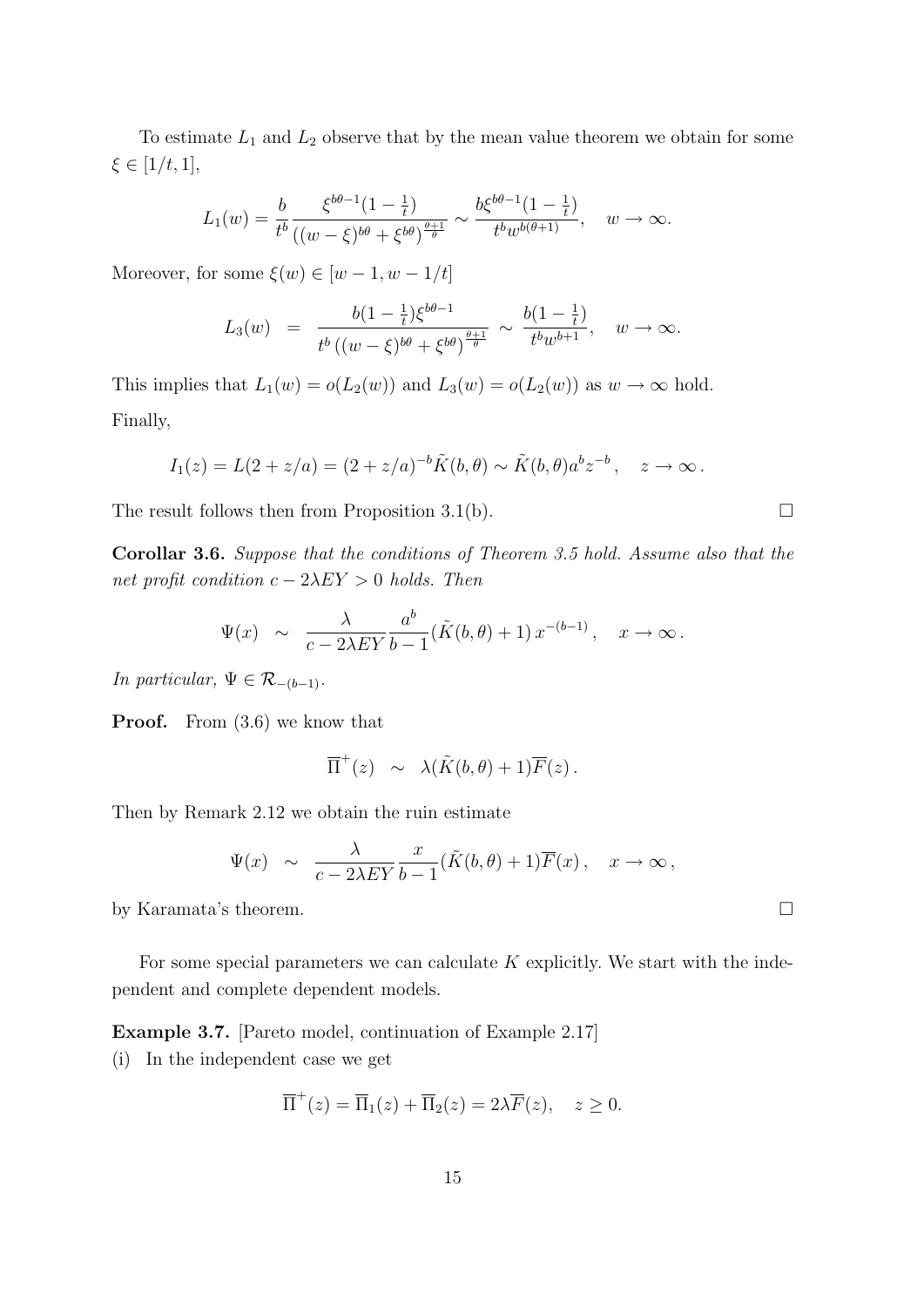This implies for the ruin probability

$$
\Psi_{\perp}(x) = \frac{2\lambda}{c - 2\lambda EY} \int_{x}^{\infty} \overline{F}(z) dz \sim \frac{2\lambda}{c - 2\lambda EY} \frac{x}{b - 1} \overline{F}(x), \quad x \to \infty.
$$

(ii) For the complete dependent model we have

$$
\overline{\Pi}^+(z) = \overline{\Pi}_1(z/2) = \lambda \overline{F}(z/2), \quad z \ge 0.
$$

This implies for the ruin probability as  $x \to \infty$ ,

$$
\Psi_{\parallel}(x) = \frac{2\lambda}{c - 2\lambda EY} \int_{x/2}^{\infty} \overline{F}(z) dz \sim \frac{2\lambda}{c - 2\lambda EY} \frac{x/2}{b - 1} \overline{F}(x/2)
$$
  

$$
\sim \frac{2\lambda}{c - 2\lambda EY} \frac{x}{b - 1} 2^{b - 1} \overline{F}(x)
$$
  

$$
\sim 2^{b - 1} \Psi_{\perp}(x) > \Psi_{\perp}(x).
$$

 $\Box$ 

**Example 3.8.** [Clayton-Pareto model,  $b\theta = 1, b > 1$ ]

Suppose that the conditions of Theorem 3.5 hold. Assume also that the net profit condition  $c - 2\lambda EY > 0$  holds. Take  $b\theta = 1$ . Then  $(\theta + 1)/\theta = b + 1$  and by (3.7),

$$
I_1(z) = \frac{ba^bz}{(2a+z)^{b+1}} \sim \frac{ba^b}{z^b} \sim b\overline{F}(z), \quad z \to \infty
$$

Proposition 3.1(b) implies

$$
\overline{\Pi}^+(z) \sim \lambda(b+1)\overline{F}(z), \quad z \to \infty.
$$

Then since  $b > 1$ ,

$$
\Psi(x)\sim \frac{\lambda}{c-2\lambda EY}\frac{b+1}{b-1}x\overline F(x)\ \gtrsim\ \Psi_\perp(x)\,,\quad x\to\infty,
$$

where  $\gtrsim$  means that the quotient of lhs and rhs remains bounded away from 0. Since  $b+1 < 2^{b-1}$  for  $b > b_0$  and  $b+1 > 2^{b-1}$  for  $b < b_0$  the ruin probability of the dependent model with Clayton S-copula  $S_{1/b}$  can be smaller or larger than the completely dependent model.  $\Box$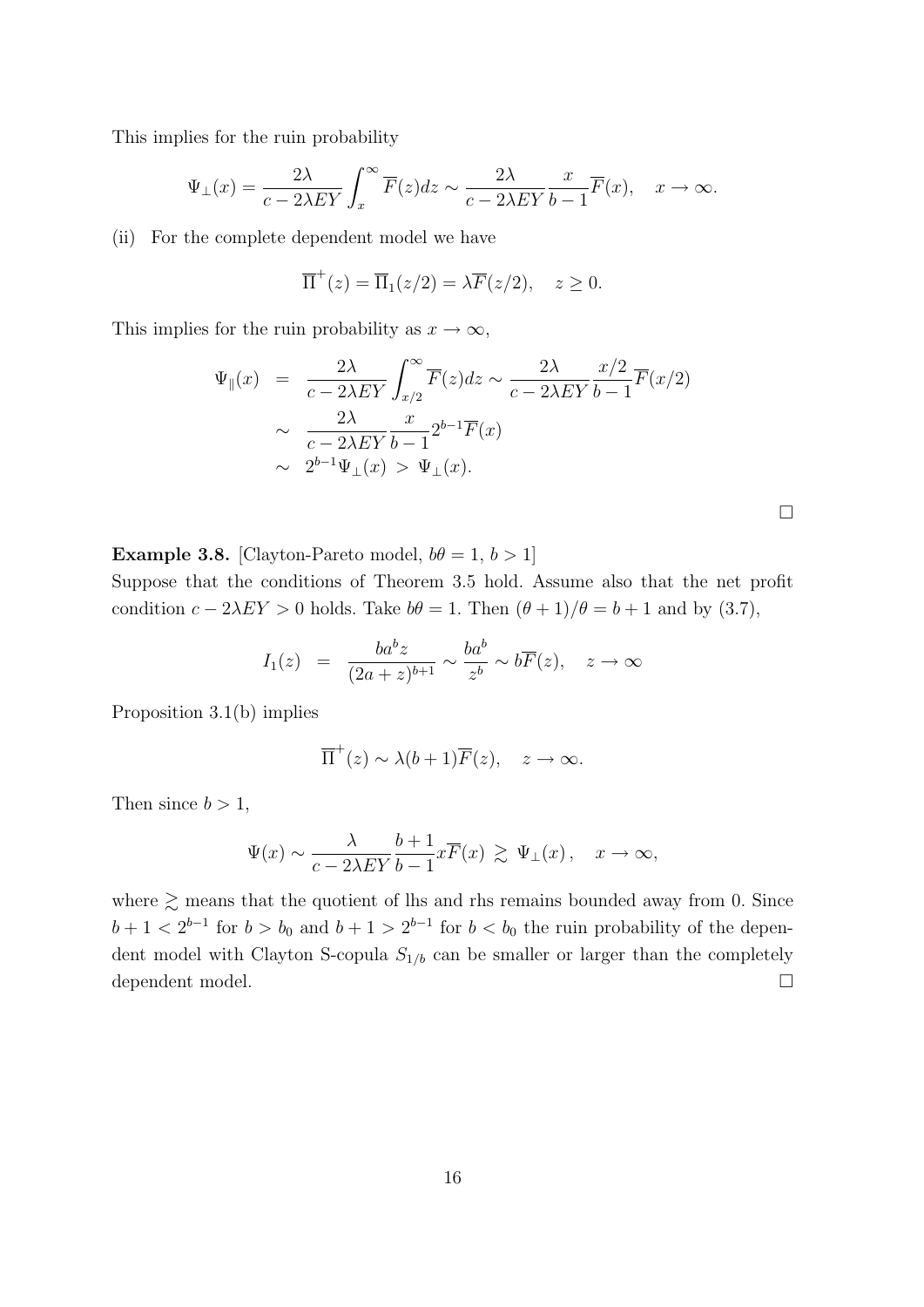**Example 3.9.** [Clayton-Pareto model,  $b = 2, \theta = 1$ ]

Consider the Pareto claim size distribution as in Theorem 3.5 and assume that  $b = 2$ and  $\theta = 1$ . Then by (3.7), setting  $u := a + z/2$ 

$$
I_1(z) = 2a^2 \int_a^{a+z} \frac{y}{((2a+z-y)^2 + y^2)^2} dy
$$
  
\n
$$
= \frac{a^2}{2} \int_a^{a+z} \frac{y}{((y-u)^2 + u^2)^2} dy
$$
  
\n
$$
= \frac{a^2}{2} \left( \int_{-\frac{z}{2}}^{\frac{z}{2}} \frac{t}{(t^2 + u^2)^2} dt + \int_{-\frac{z}{2}}^{\frac{z}{2}} \frac{u}{(t^2 + u^2)^2} dt \right)
$$
  
\n
$$
= \frac{a^2}{2} \int_{-\frac{z}{2}}^{\frac{z}{2}} \frac{u}{(t^2 + u^2)^2} dt
$$
  
\n
$$
= \frac{a^2}{2} \left( \frac{1}{u} \frac{2z}{z^2 + 4u^2} + \frac{1}{u^2} \arctan \frac{z}{2u} \right)
$$
  
\n
$$
= \frac{a^2}{2} \left( \frac{2}{2a+z} \frac{2z}{z^2 + (2a+z)^2} + \frac{4}{(2a+z)^2} \arctan \frac{z}{2a+z} \right)
$$
  
\n
$$
\sim a^2 \left( \frac{z}{z^3} + \frac{2}{z^2} \frac{\pi}{4} \right) = \frac{a^2}{z^2} (1 + \frac{\pi}{2}).
$$

Proposition 3.1(b) implies

$$
\overline{\Pi}^+(z) \sim \lambda(2 + \frac{\pi}{2})\frac{a^2}{z^2}, \quad z \to \infty.
$$

Using again Karamata's theorem we obtain for the ruin probability

$$
\Psi_1(x) \sim \frac{\lambda(2+\pi/2)}{c-2\lambda EY} \frac{a^2}{x} \sim \left(1+\frac{\pi}{4}\right) \Psi_{\perp}(x) > \Psi_{\perp}(x).
$$

As  $\Psi_{\parallel}(x) \sim 2\Psi_{\perp}(x)$  as  $x \to \infty$  the ruin probability  $\Psi_1$  is asymptotically smaller than  $\Psi_{\parallel}$ .

We conclude this section with an example to show that there exist subexponential d.f.s such that the tail integral  $\overline{\Pi}_{+}$  is heavier than the tail  $\overline{F}$  itself. This means that we can certainly not hope to extend our results to the full subexponential class.

Example 3.10. [Clayton-Weibull model] Let  $\overline{F}(z) = \exp(-\sqrt{z}), z \ge 0$ , and take the Clayton S-copula  $S_1$  as in Example 2.9.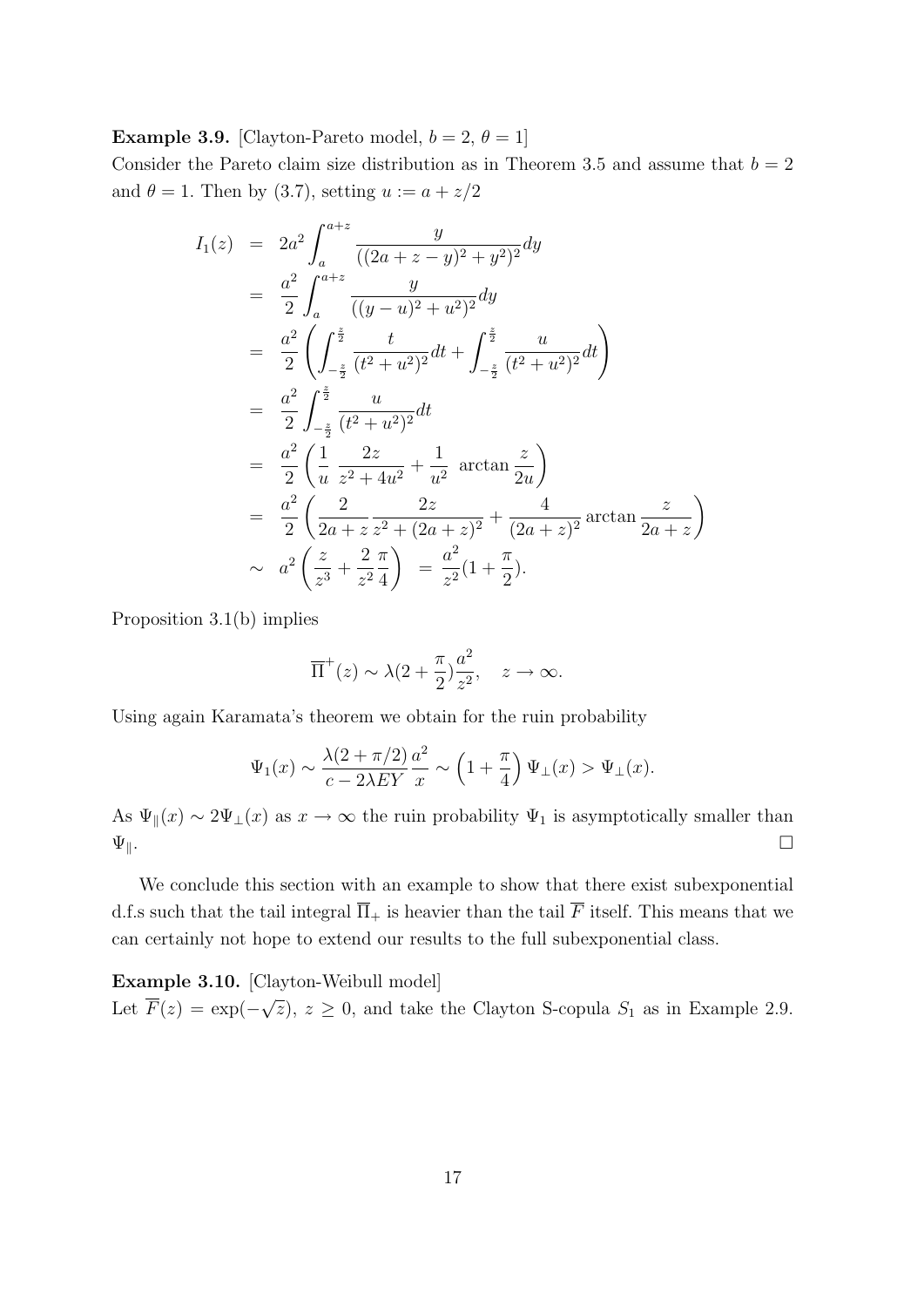For the integral  $I_1$  as given in  $(3.2)$  we calculate

$$
I_1(z) = \int_0^z \left( \frac{\exp(-\sqrt{z-x})}{\exp(-\sqrt{z-x}) + \exp(-\sqrt{x})} \right)^2 \frac{\exp(-\sqrt{x})}{2\sqrt{x}} dx
$$
  
\n
$$
= \int_0^z \frac{\exp(-\sqrt{x})}{(\exp(\sqrt{z-x}-\sqrt{x})+1)^2} \frac{1}{2\sqrt{x}} dx
$$
  
\n
$$
= \int_0^{\sqrt{z}} \frac{\exp(-x)}{(\exp(\sqrt{z-x^2}-x)+1)^2} dx
$$
  
\n
$$
= \int_0^{\sqrt{z/2}} \frac{\exp(-x)}{(\exp(\sqrt{z-x^2}-x)+1)^2} dx + \int_{\sqrt{z/2}}^{\sqrt{z}} \frac{\exp(-x)}{(\exp(\sqrt{z-x^2}-x)+1)^2} dx
$$
  
\n
$$
=: A(z) + B(z).
$$

Next we calculate

$$
\frac{B(z)}{\overline{F}(z)} \geq \int_{\sqrt{z/2}}^{\sqrt{z}} \frac{\exp(\sqrt{z} - x)}{(\exp(\sqrt{z}/2 - x) + 1)^2} dx
$$

$$
= e^{\sqrt{z}} \int_{\sqrt{z/2}}^{\sqrt{z}} \frac{e^x}{(e^{\sqrt{z}/2} + e^x)^2} dx
$$

$$
= e^{\sqrt{z}} \int_{e^{\sqrt{z}/2}}^{e^{\sqrt{z}}} \frac{dx}{(e^{\sqrt{z}/2} + x)^2} = -\frac{e^{\sqrt{z}}}{e^{\sqrt{z}/2} + x} \Big|_{e^{\sqrt{z}/2}}^{e^{\sqrt{z}}}
$$

$$
= \frac{e^{\sqrt{z}}}{e^{\sqrt{z}/2}} \left(\frac{1}{2} + o(1)\right) \to \infty, \quad z \to \infty.
$$

This implies that

$$
\frac{\overline{\Pi}^+(z)}{\overline{F}(z)} \ge \frac{B(z)}{\overline{F}(z)} \to \infty, \quad z \to \infty.
$$

# 3.2 Clayton-exponential models

Next we investigate the Cramér case. Here the role of  $\overline{\Pi}^+$  is not as immediate as in the heavy-tailed case. We can, however, apply Cramér's theorem to  $C^+$ .

We concentrate on exponential claim sizes and some special cases of  $\theta$ , where we can calculate  $I_2$  and estimate  $I_1$ .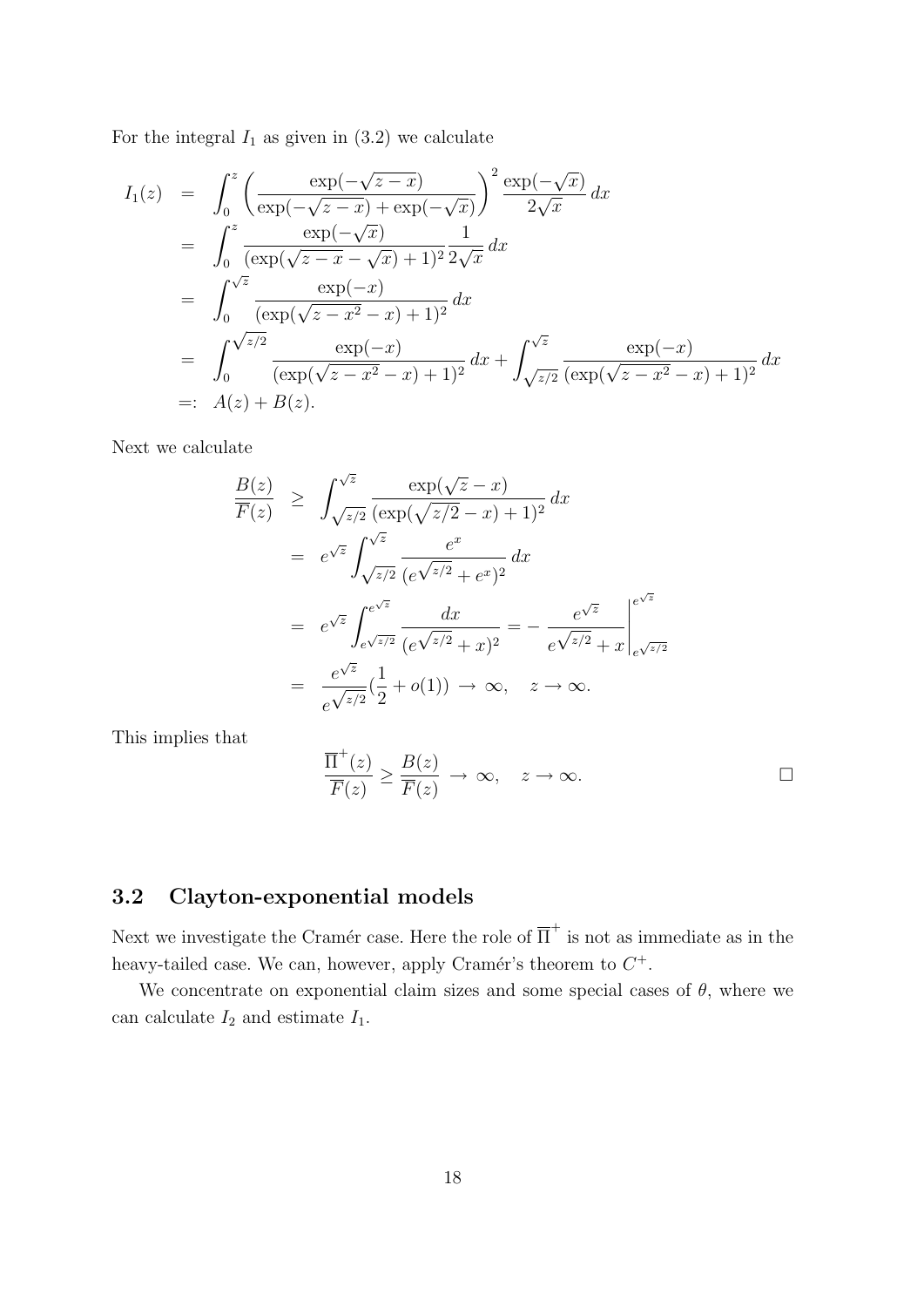**Example 3.11.** [Exponential distribution,  $\theta = 1$ ] Let  $\overline{F}(x) = e^{-ax}$ ,  $x > 0$ , for some  $a > 0$ . Then, setting  $t := e^{a\theta z}$ , we obtain

$$
I_1(z) = \int_0^z \left( \frac{e^{-a\theta(z-x)}}{e^{-a\theta(z-x)} + e^{-\theta ax}} \right)^{\frac{\theta+1}{\theta}} a e^{-ax} dx
$$
  
= 
$$
\int_0^z \left( 1 + t e^{-2a\theta x} \right)^{-\frac{\theta+1}{\theta}} a e^{-ax} dx
$$
  
= 
$$
\int_{e^{-az}}^1 \frac{dy}{(1 + ty^{2\theta})^{\frac{\theta+1}{\theta}}}.
$$

If  $\theta = 1$  we can calculate this integral with sufficient precision:

$$
I_1(z) = \int_{e^{-az}}^1 \frac{dy}{(1+ty^2)^2} = \frac{1}{\sqrt{t}} \int_{e^{-\frac{1}{2}az}}^{e^{\frac{1}{2}az}} \frac{dy}{(1+y^2)^2}
$$
  
\n
$$
= \frac{1}{2\sqrt{t}} \left( \frac{e^{\frac{1}{2}az}}{e^{az} + 1} - \frac{e^{-\frac{1}{2}az}}{e^{-az} + 1} + \arctan(e^{\frac{1}{2}az}) - \arctan(e^{-\frac{1}{2}az}) \right)
$$
  
\n
$$
= \frac{1}{2} \left( \frac{1}{e^{az} + 1} - \frac{e^{-az}}{e^{-az} + 1} + e^{-\frac{1}{2}az} \left( \arctan e^{\frac{1}{2}az} - \arctan e^{-\frac{1}{2}az} \right) \right)
$$
  
\n
$$
= \frac{1}{2} e^{-\frac{1}{2}az} \left( \arctan e^{\frac{1}{2}az} - \arctan e^{-\frac{1}{2}az} \right)
$$
  
\n
$$
\leq \frac{\pi}{4} e^{-\frac{1}{2}az}, \quad z \geq 0,
$$

and

$$
I_1(z) \sim \frac{\pi}{4} e^{-\frac{1}{2}az}
$$
,  $z \to \infty$ .

Moreover,

$$
I_2(0) = \frac{1}{2}
$$
 and  $I_2(z) \le e^{-az}$ ,  $z \ge 0$ . (3.9)

Finally,  $I_3(0) = 1/2$ . This implies that  $C^+$  is a compound Poisson process with  $\lambda =$  $\overline{\Pi}^+(0) = \lambda(I_1(0) + I_2(0) + 2I_3(0)) = (3/2)\lambda$  and claim size distribution G with tail

$$
\overline{G}(z) \le \frac{\pi}{6} e^{-\frac{1}{2}az} + 2e^{-az}, \quad z > 0.
$$
 (3.10)

**Theorem 3.12.** Let 
$$
R^+
$$
 be the risk process as in (1.1) with  $C^1$ ,  $C^2$  compound Poisson processes, both having rate  $\lambda > 0$  and exponential claim sizes with  $\overline{F}(x) = e^{-ax}$ ,  $x \ge 0$ , for  $a > 0$ . Assume that the dependence between  $C^1$ ,  $C^2$  is given by the Clayton S-copula  $S_1$  as in Example 2.9. Assume also that the net profit condition  $c - 2\lambda EY > 0$  holds. Then the independent model satisfies the Cramér-Lundberg condition (2.3); *i.e.*  $\kappa_{\perp} = a - 2\lambda/c > 0$  satisfies

$$
\widehat{f}_I(\kappa_\perp) = \int_0^\infty e^{\kappa_\perp x} \overline{F}(x) dx = \frac{c}{2\lambda}.
$$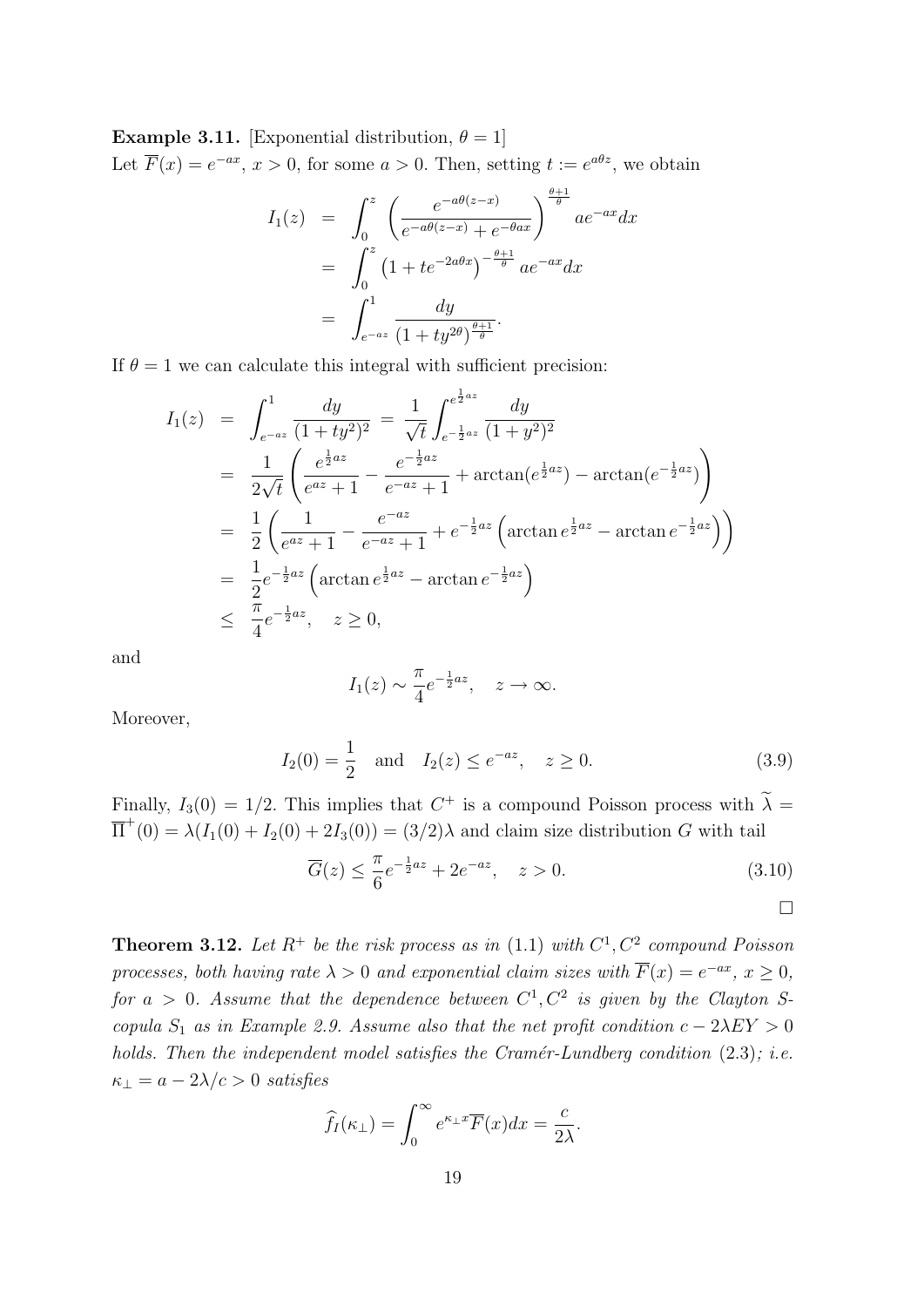Then the Clayton-exponential model allows for a Cramér-Lundberg ruin estimate

$$
\Psi(x) \sim K_1 e^{-\kappa_1 x}, \quad x \to \infty,
$$
\n(3.11)

for  $K_1, \kappa_1 > 0$ . Moreover,  $0 < \kappa_1 < \kappa_1 < a$ .

Denoting by  $\kappa_{\parallel}$  the Lundberg coefficient of the completely dependent model, then  $\kappa_{\parallel} =$  $a/2 - \lambda/c = \frac{1}{2}$  $\frac{1}{2}\kappa_\perp$  and both,  $\kappa_\parallel$  and  $\kappa_1$  are less than  $\frac{a}{2}$ . The relation between  $\kappa_\parallel$  and  $\kappa_1$ depends on the choice of the parameter a.

**Proof.** As calculated in Example 3.11  $C^+$  can be identified with a compound Poisson process with rate  $\lambda = (3/2)\lambda$  and claim size distribution G satisfying (3.10). Since the tail of G is exponentially decreasing at least with exponent  $a/2$ , the function

$$
\widehat{g}_I(s) := \int_0^\infty e^{sx} \overline{G}(x) dx,
$$

is finite at least for  $s < a/2$ . Recall that the net profit condition holds if and only if it holds for the independent processes giving

$$
c - 2\lambda EY = c - 2\lambda/a > 0 \iff a > 2\lambda/c.
$$
 (3.12)

This allows a comparison of the two models and we obtain first

$$
2\widehat{f}_I(0) = \frac{3}{2}g_I(0) \,,
$$

giving

$$
\widehat{g}_I(0) = \int_0^\infty \overline{G}(y) dy = \frac{4}{3} EY = \frac{4}{3} \widehat{f}_I(0).
$$

Since by (3.9) we have  $I_1(z) \sim \frac{\pi}{4}$  $\frac{\pi}{4}e^{-\frac{1}{2}az}$  as  $z \to \infty$ , we must also have  $\lim_{s \to a/2} \hat{g}_I(s) = \infty$ . Consequently,  $\hat{g}_I$  is a convex continuous function on  $[0, \frac{a}{2}]$  $\frac{a}{2}$ ) satisfying by the net profit condition

$$
\widehat{g}_I(0) < \frac{2c}{3\lambda} \quad \text{and} \quad \lim_{s \to a/2} \widehat{g}_I(s) = \infty.
$$

So there exists a positive solution  $\kappa_1$  of the equation

$$
\widehat{g}_I(s) = \frac{2c}{3\lambda},
$$

i.e.  $C^+$  satisfies the Cramér condition with Lundberg coefficient  $\kappa_1$ . This implies (3.11).

For a comparison of the different Lundberg coefficients recall that we can calculate it in the independent exponential model explicitly, getting  $\kappa_{\perp} = a - 2\lambda/c$ . As by the net profit condition (3.12)  $\widehat{f}_I(a/2) = 2/a < c/\lambda$  this implies that  $\kappa_{\perp} > a/2$  and hence  $\kappa_{\perp} > \kappa_1$ . The remainder of the proof is obvious.  $\Box$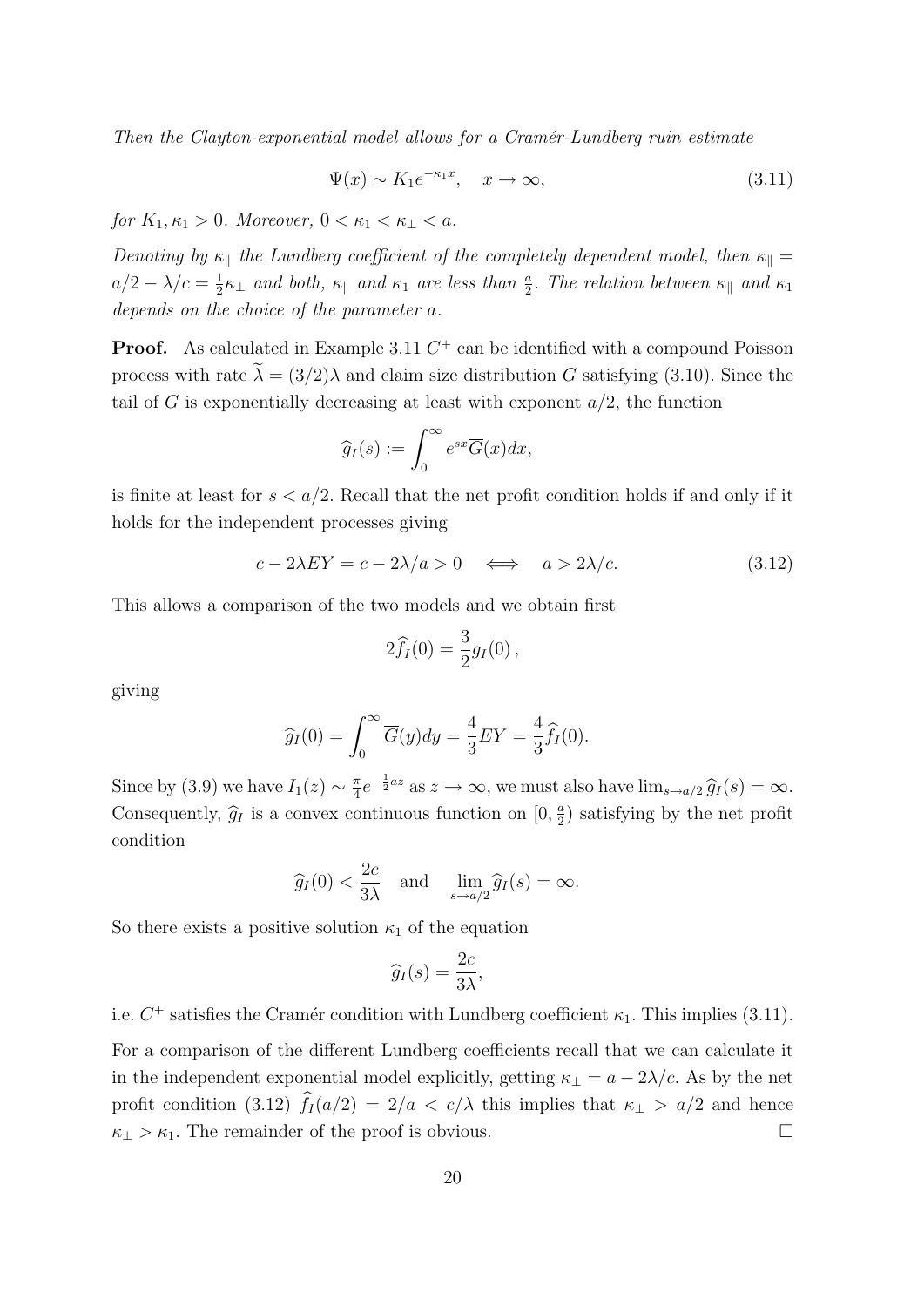**Example 3.13.** [Exponential distribution,  $\theta = 1/2$ ]

We have restricted ourselves above to the Clayton-exponential model for  $\theta = 1$ . There is one further case, which we can analyse in a similar way. If  $\theta = \frac{1}{2}$  $\frac{1}{2}$ , then

$$
I_1(z) = \int_{e^{-az}}^1 \frac{dy}{(1+ty)^3} = -\frac{1}{2t(1+ty)^2}|_{e^{-az}}^1
$$
  
=  $\frac{1}{2}e^{-\frac{1}{2}az}((1+e^{-az/2})^{-2} - (1+e^{az/2})^{-2})$   
=:  $\frac{1}{2}e^{-\frac{1}{2}az}(h_1(z) - h_2(z)) \le \frac{1}{2}e^{-\frac{1}{2}az}$ ,

since  $h_1(0) = h_2(0) = 1/4$  and  $h_1(z) \uparrow 1$  and  $h_2(z) \downarrow 0$ , hence  $h_1(z) - h_2(z) \leq 1$  for all  $z \geq 0$ . From this follows also that

$$
I_1(z) \sim \frac{1}{2} e^{-\frac{1}{2}az}
$$
,  $z \to \infty$ .

Since  $I_2(z)$ ,  $I_3(z) \leq e^{-az}$ ,  $\overline{\Pi}^+$  is exponentially decreasing at least with exponent  $a/2$ . Now one can proceed as in Example 3.11.

Acknowledgement. The first author would like to express her thanks to Peter Tankov for useful explanations and comments concerning his paper [9]. Both authors would like to thank Klaus Böcker for providing the analytic form of  $I_2(z)$  in Proposition 3.1.

## References

- [1] O.E. Barndorff-Nielsen and A. Lindner (2004) Some aspects of Lévy copulae. Submitted for publication.
- [2] J. Bertoin (1996)  $Lévy$  Processes. Cambridge University Press, Cambridge.
- [3] N.H. Bingham, C.M. Goldie and J.L. Teugels (1987) Regular Variation. Cambridge University Press, Cambridge.
- [4] J. Bertoin and R. Doney (1994) Cramér's estimate for Lévy processes. Statist. Prob. Letters 21, 363-365.
- [5] P. Embrechts, C. Klüppelberg und T. Mikosch (1997) Modelling Extremal Events for Insurance and Finance. Springer, Berlin.
- [6] P. Embrechts and N. Veraverbeke (1982) Estimates for the probability of ruin with special emphasis on the possibility of large claims. *Ins. Math. Econom.* 1, 55-72.